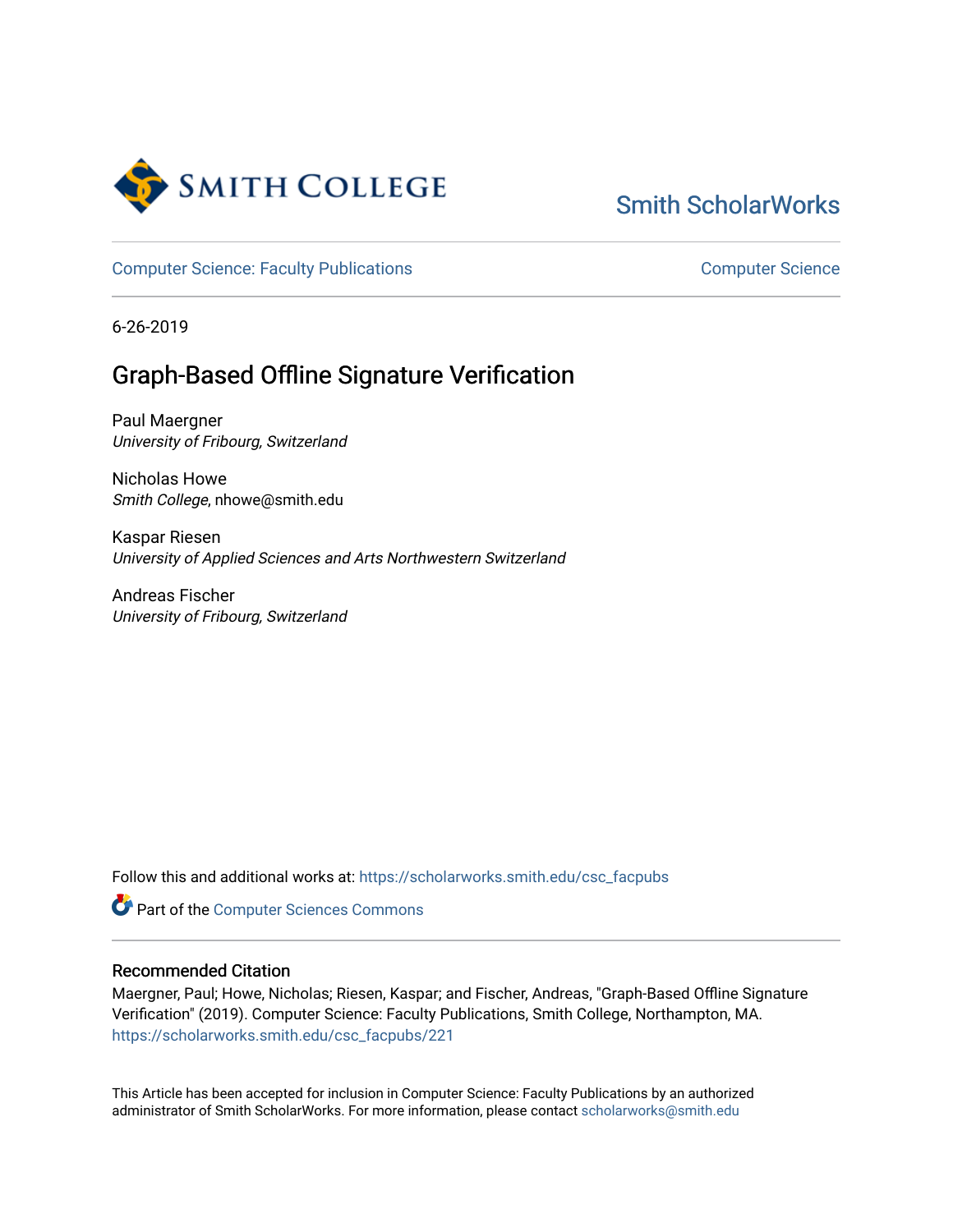# Graph-Based Offline Signature Verification

Paul Maergner<sup>a</sup>, Nicholas R. Howe<sup>b</sup>, Kaspar Riesen<sup>c</sup>, Rolf Ingold<sup>a</sup>, Andreas Fischer<sup>a,d</sup>

<sup>a</sup>University of Fribourg, Department of Informatics, DIVA Group, Fribourg, Switzerland

<sup>b</sup>Smith College, Department of Computer Science, Northampton, Massachusetts, USA  $c$ University of Applied Sciences and Arts Northwestern Switzerland, Institute for

 $d$ University of Applied Sciences and Arts Western Switzerland, Institute of Complex Systems, Fribourg, Switzerland

# Abstract

Graphs provide a powerful representation formalism that offers great promise to benefit tasks like handwritten signature verification. While most state-ofthe-art approaches to signature verification rely on fixed-size representations, graphs are flexible in size and allow modeling local features as well as the global structure of the handwriting. In this article, we present two recent graph-based approaches to offline signature verification: keypoint graphs with approximated graph edit distance and inkball models. We provide a comprehensive description of the methods, propose improvements both in terms of computational time and accuracy, and report experimental results for four benchmark datasets. The proposed methods achieve top results for several benchmarks, highlighting the potential of graph-based signature verification.

Keywords:

offline signature verification, structural pattern recognition, graph edit distance, Hausdorff edit distance, inkball models

#### 1. Introduction

Handwritten signatures are commonly used for personal authentication in many areas. Along with the broad use of signatures comes an interest in the verification of their authenticity. Signature verification is a challenging task even for humans since the decision has to be made using only a few genuine

Preprint submitted to Pattern Recognition June 26, 2019

Information Systems, Olten, Switzerland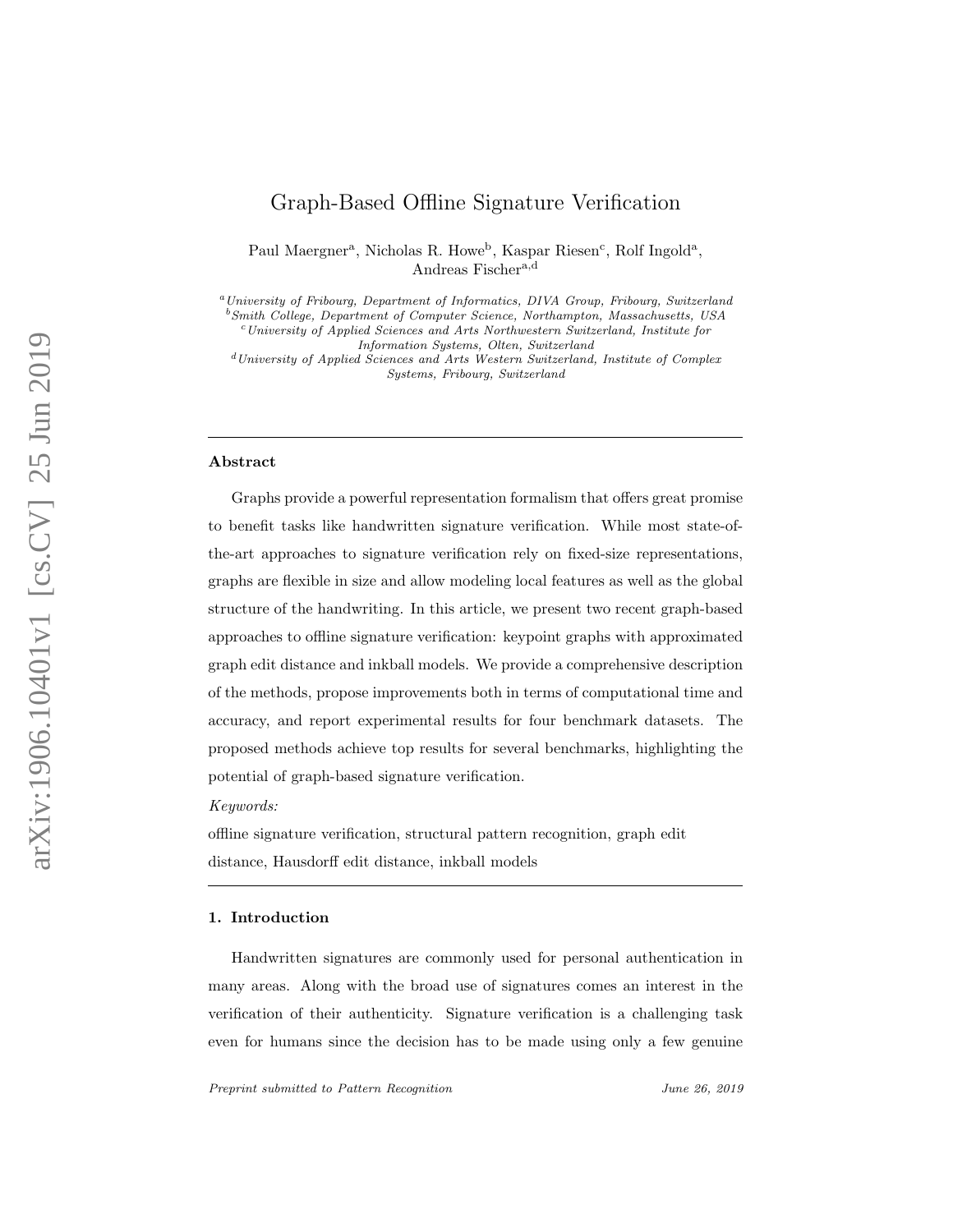samples. The development of automatic signature verification systems started decades ago and remains an active field of research [\[1,](#page-29-0) [2\]](#page-29-1)

Two different cases of signature verification are commonly distinguished; viz. online (also termed dynamic) and offline (also termed static) signature verification. The former leverages dynamic characteristics like speed, timing, and pressure. This also implies that the signatures have to be collected with a special device like a pen tablet or a touchscreen. Offline signature verification, on the other hand, uses only the image of the signature, e.g. a scan of a signature written on paper. Overall, the offline case can be applied to more use cases, but it is also considered the more challenging task due to the lack of additional information. The work presented in this paper considers the offline case.

The majority of state-of-the-art offline signature verification systems rely on statistical pattern recognition, i.e. handwritten signatures are represented using fixed-size feature vectors (or sequences of feature vectors). The feature vectors either rely on manually engineered features or more recently on features automatically learned from signature images using neural networks. The engineered features commonly represent either local information such as local binary patterns (LBP) and histogram of oriented gradients (HOG) [\[3\]](#page-30-0), or Gaussian grid features taken from signature contours [\[4\]](#page-30-1), or they represent global information, for example, geometrical features like Fourier descriptors, number of holes, number of branches in the skeleton, moments, projections, distributions, position of barycenter, tortuosities, directions, curvatures and chain codes, and many others [\[5,](#page-30-2) [6,](#page-30-3) [7,](#page-30-4) [8,](#page-30-5) [9,](#page-30-6) [10,](#page-30-7) [11\]](#page-31-0). With the advances in deep learning, we can see a shift from handcrafted features towards learned features, for example by using deep convolutional neural networks (CNN) [\[12\]](#page-31-1). In both cases, engineered as well as learned features, the fixed-size feature vectors are then used in conjunction with statistical classifiers or matching schemes that operate on statistical streams, e.g. hidden Markov models (HMM), support vector machines (SVM) [\[13,](#page-31-2) [14\]](#page-31-3), dynamic time warping (DTW) [\[15\]](#page-31-4), or neural networks [\[16\]](#page-31-5).

While most state-of-the-art systems for signature verification rely on feature vectors and statistical classifiers, there exists a more powerful representation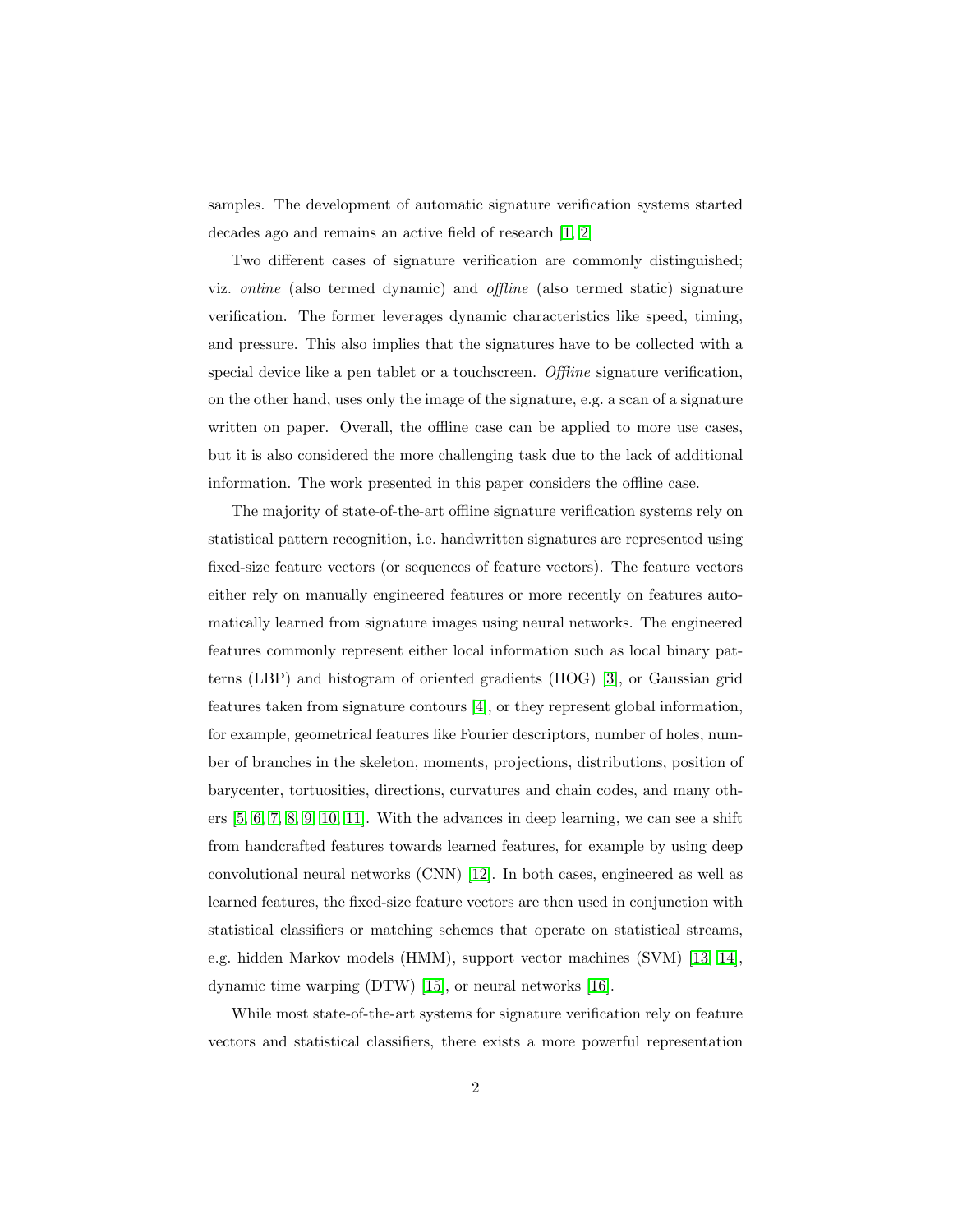formalism: graphs. Not only can they model a variable amount of information by means of nodes but they also directly model binary relations between them by means of edges. When used to represent signatures, nodes usually represent elementary strokes of the handwriting or keypoints in the signature images. Edges model the relations between these parts in the global structure. Considering the vast number of ways that graphs can be used to represent signatures, it is somewhat surprising that they have only rarely been applied to signature verification in the past. One of the main reasons may be the typically high computational complexity of graph operations such as graph matching. Previous works include the early proposal by Sabourin et al. to represent signatures based on stroke primitives [\[17\]](#page-31-6), the proposal by Bansal et al. to use a modular graph matching approach [\[18\]](#page-31-7), and the proposal by Fotak et al. to use basic concepts of graph theory [\[19\]](#page-31-8).

A more recent approach for graph-based signature verification has been proposed by Maergner et al. [\[20\]](#page-31-9). The introduced framework is based on the graph edit distance between labeled graphs representing individual signatures. In the experiments, keypoint graphs have been used, which have also been considered for handwriting recognition [\[21\]](#page-32-0) and keyword spotting [\[22\]](#page-32-1) in the past. The wellknown bipartite approximation [\[23\]](#page-32-2) of graph edit distance has been employed to reduce the high computational complexity of matching two graphs.

Inkball models are another recent structural approach for handwriting analysis proposed by Howe in [\[24\]](#page-32-3). This approach has been introduced as a technique for segmentation-free word spotting that requires few training data. In addition to keyword spotting, inkball models have been used for handwriting recognition as a complex feature in conjunction with HMM [\[25\]](#page-32-4). Inkball models are visually similar to keypoint graphs since they are using very similar points on the handwriting as nodes. But the inkballs are connected to a rooted tree that is directly matched with a skeleton image using an efficient algorithm.

In a preliminary work [\[26\]](#page-32-5), we introduced an inkball-based signature verification system. The method was evaluated individually as well as combined with the graph edit distance based approach, demonstrating a promising signature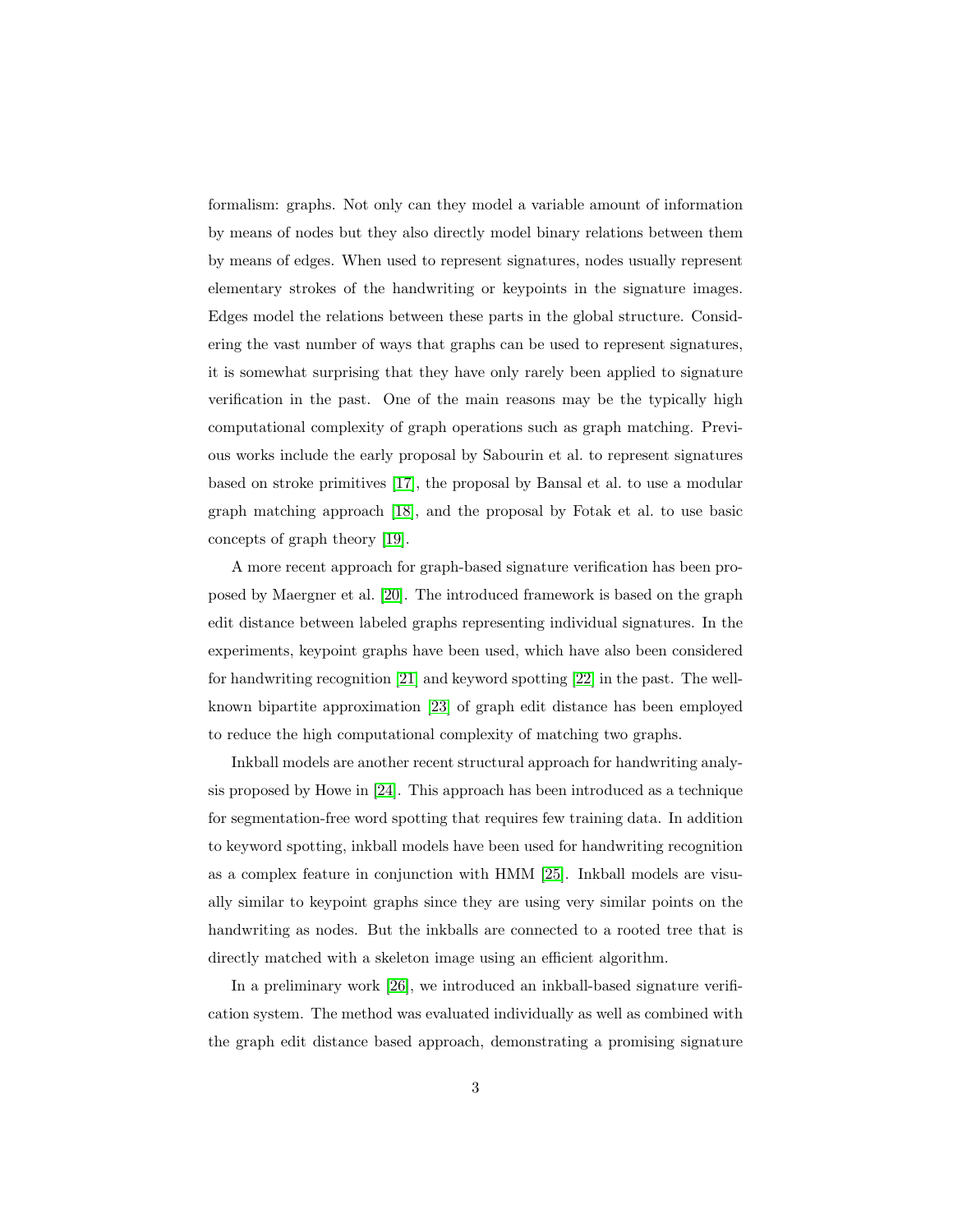verification performance on two benchmark datasets.

In the present article, we continue this line of research and extend our previous work as follows. First, we provide a more thorough description of the two graph-based signature verification systems, i.e. one based on graph edit distance and the other based on inkball models. Secondly, we propose improvements for both methods. The graph edit distance approach is rendered more efficient by using the quadratic-time Hausdorff edit distance [\[27\]](#page-32-6) instead of the cubic-time bipartite approximation [\[23\]](#page-32-2). The inkball approach is rendered more accurate by means of an augmented inkball model that is introduced in the present article. It considers angular information in addition to the inkball position. Thirdly, we conduct an extensive experimental evaluation of both methods on four publicly available benchmark datasets, in order to compare them with the current state of the art. The systems are evaluated individually as well as combined, to profit from their complementary properties. We demonstrate that graph-based signature verification is able to reach and, in some cases, surpass the current state of the art in signature verification, motivating further research on structural approaches to signature verification.

This paper is structured in the following way. In Section [2,](#page-4-0) keypoint graphs, the graph matching approach, and the dissimilarity based on graph edit distance are formally introduced. In Section [3,](#page-9-0) inkball models, the augmented matching approach, and the inkball dissimilarity are described. In Section [4,](#page-14-0) we discuss how we use the two dissimilarity models individually as well as in combination for offline signature verification. In Section [5,](#page-16-0) we present and discuss our experimental results. Finally, we draw conclusions in Section [6](#page-28-0) and provide pointers to future lines of research.

# <span id="page-4-0"></span>2. Graph Edit Distance

Our first structural approach to signature verification is based on the graph edit distance (GED). Initially, this approach has been introduced in [\[28\]](#page-32-7) and was further refined in [\[20\]](#page-31-9). The main idea is that signature images are represented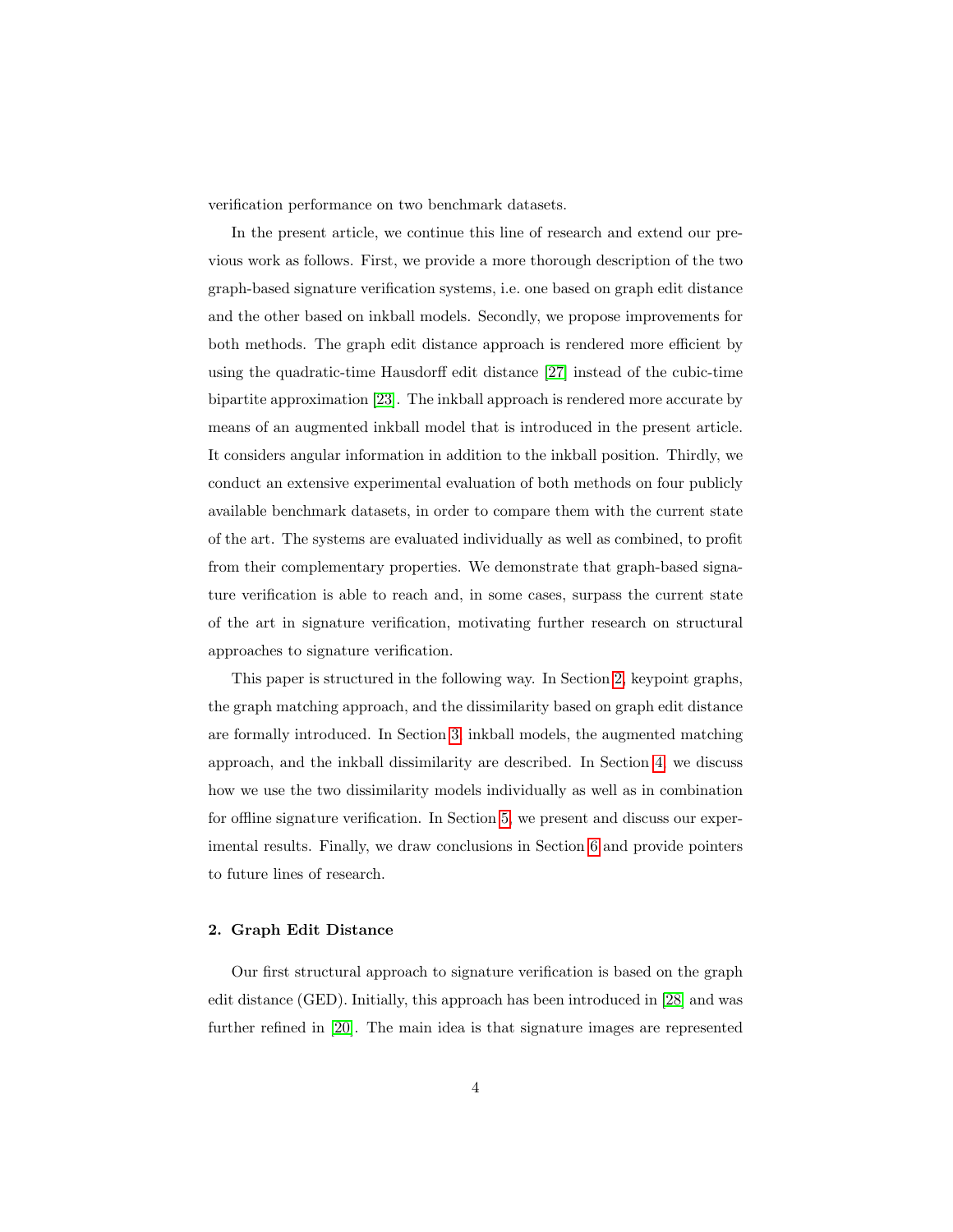

<span id="page-5-0"></span>Figure 1: Image processing for keypoint graph shown on first signature of user 3902 from the GPDSsynthetic dataset [\[31\]](#page-33-0).

using graphs and these graphs are then compared using GED. GED is one of the most flexible graph matching approaches available since it can be used to match any kind of labeled graph given an appropriate cost function. We are using keypoint graphs as our graph representation. As an approximation for GED, we consider the Hausdorff edit distance [\[27\]](#page-32-6) as opposed to the bipartite approximation that has been used in previous publications [\[20,](#page-31-9) [26,](#page-32-5) [29\]](#page-33-1). In the following sections, the individual building blocks of this approach are described in more detail.

### 2.1. Image Processing and Graph Representation

Keypoint graphs are built from a skeleton image of handwriting. Thus, the signature images have to be binarized and skeletonized first. This is achieved using the following steps:

- A local edge enhancement is performed using a difference of Gaussian (DoG) filter on grayscale signature images.
- The enhanced image is binarized using a global threshold.
- The binary image is finally thinned to single pixel width using the algorithm proposed in [\[30\]](#page-33-2).

The three preprocessing steps are visualized in Fig. [1.](#page-5-0)

A labeled graph g is defined as a four-tuple  $g = (V, E, \mu, \nu)$ , where V is the finite set of nodes,  $E \subseteq V \times V$  is the set of edges,  $\mu: V \to L_V$  is the node labeling function, and  $\nu : E \to L_E$  is the edge labeling function.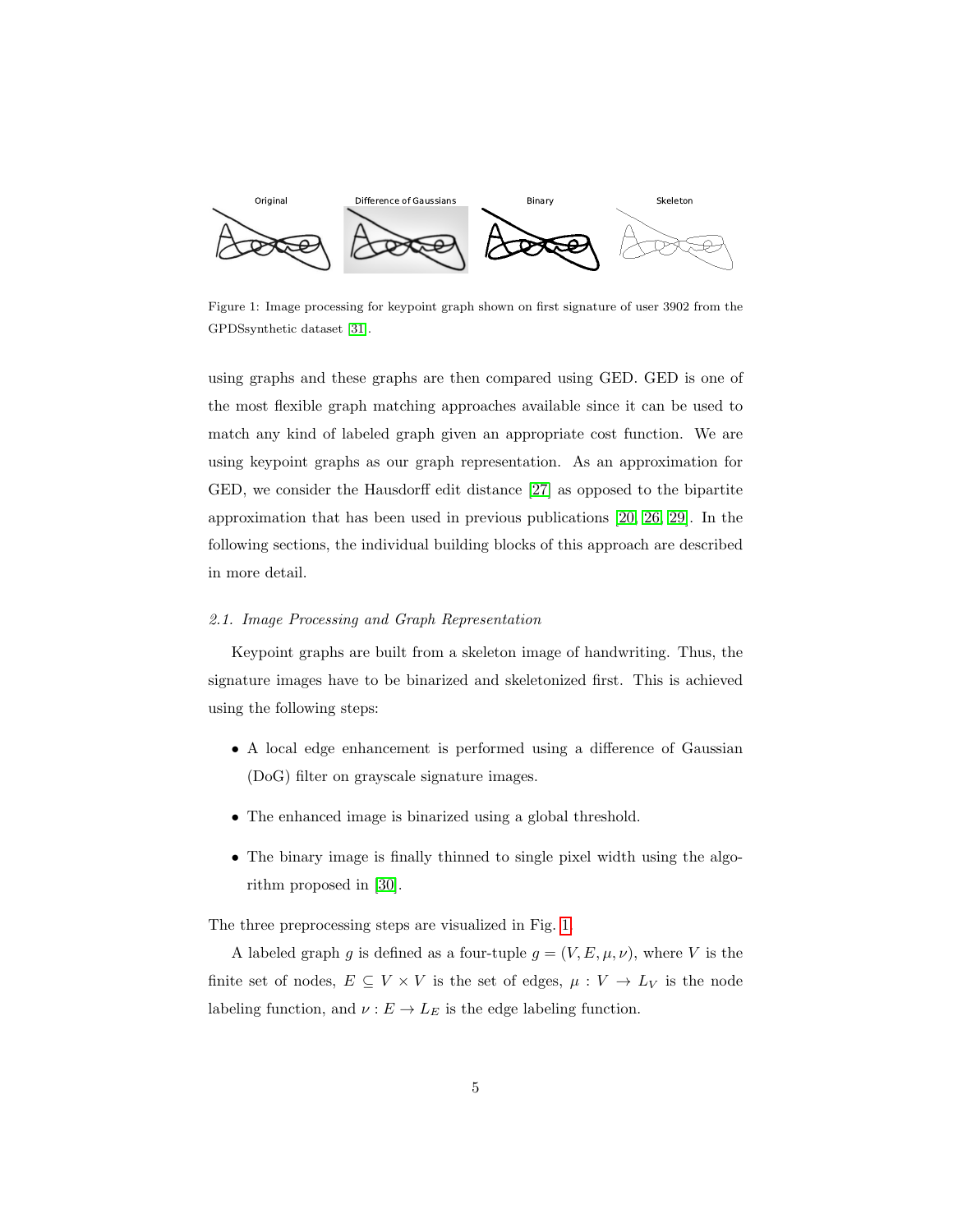

<span id="page-6-0"></span>Figure 2: Example keypoint graph generated from the first signature of user 3902 from the GPDSsynthetic dataset [\[31\]](#page-33-0)

In keypoint graphs, the nodes represent keypoints on the handwriting and the node labels are the coordinates of these points, i.e.  $L_V = \mathbb{R} \times \mathbb{R}$ . The edges are unlabeled and undirected, i.e.  $L_E = \emptyset$  and  $(u, v) \in E \iff (v, u) \in E$ , and connect two nodes if their corresponding points are directly connected on the handwriting.

Specifically, the nodes and edges are extracted from the skeleton image of the signature. The keypoints are selected iteratively. First, junction-points and end-points are added to the set of keypoints. Secondly, the left outer most pixel of circular structures is added to the keypoints if they contain no keypoints, yet. Then, additional points are added by sampling the skeleton. This is done by tracing along the skeleton while starting at already selected keypoints. Once the traveled distance without meeting a keypoint is larger or equal to  $D_{\text{GED}}$ , a new keypoint is added. While tracing along the skeleton, we also place edges to connect neighboring keypoints. The node labels are finally normalized to make the graph representation translation invariant by subtracting the average node label from each node label in the graph. Thus, the nodes in the graph are centered around the origin  $(0, 0)$  in the two dimensional plane. An example of a keypoint graph is shown in Fig. [2.](#page-6-0) In this paper, we call a keypoint graph  $g_R$ if it is based on a signature image R.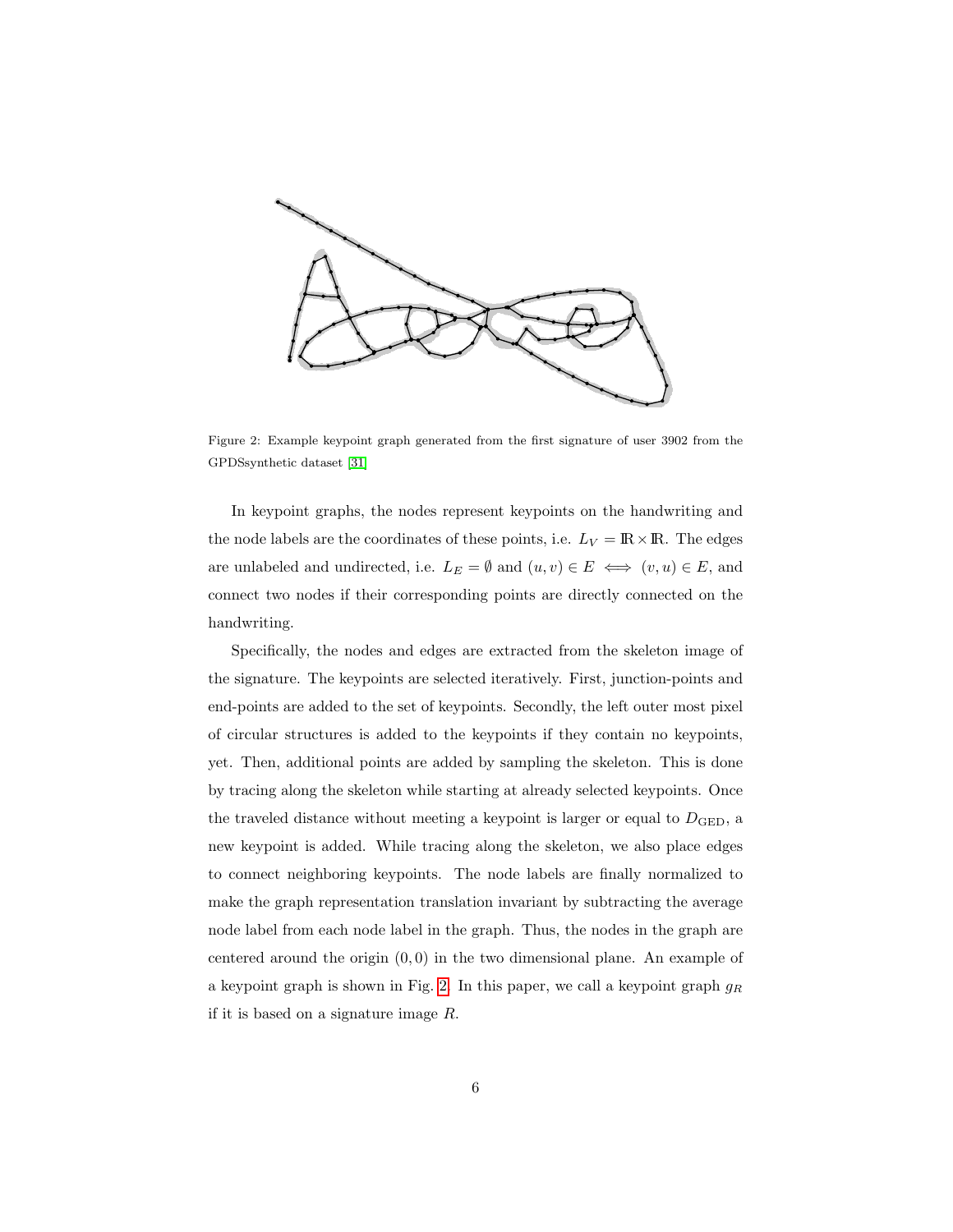#### 2.2. Edit Distance

Graph edit distance (GED) offers one of the most flexible ways to measure the dissimilarity between two labeled graphs [\[32,](#page-33-3) [33\]](#page-33-4). It calculates the cost of the minimal cost transformation of graph  $g_R = (V_R, E_R, \mu_R, \nu_R)$  into graph  $g_T = (V_T, E_T, \mu_T, \nu_T)$ . Hereby, a valid transformation is a sequence of edit operations that completely transform graph  $g_R$  into graph  $g_T$ . Commonly, the edit operations are defined as substitution, deletions, and insertions of both nodes and edges. An appropriate cost function defines the cost of each of these edit operations. This allows GED not only to handle any kind of labeled graphs but also to be adapted to a specific task using tailored cost functions. Unfortunately, exact computation of GED have a major disadvantage: its computational complexity. Exact computation of GED belongs to the group of NP-hard problems and its complexity is exponential in the number of nodes in the two graphs. In practice, this means that exact GED can be calculated within reasonable time only for rather small graphs.

To be able to use the concept of GED, we have to use an approximation for GED. A very popular approximation of GED is the bipartite approximation<sup>[1](#page-7-0)</sup> (BP) proposed by Riesen and Bunke [\[23\]](#page-32-2). BP reduces the problem of GED to an instance of a linear sum assignment problem (LSAP) and thus has a cubic time complexity, specifically, it is in  $O((n+m)^3)$ , where  $n = |V_R|$  and  $m = |V_T|$  are the number of nodes in the two graphs. We used BP in our previous publications [\[20,](#page-31-9) [26,](#page-32-5) [29\]](#page-33-1). In the present article, we are going to use a more efficient approximation based on Hausdorff edit distance (HED) [\[27\]](#page-32-6), which operates in quadratic time complexity, specifically,  $O(n \cdot m)$ . The method is described in more detail in the next section.

#### 2.3. Hausdorff Edit Distance

The Hausdorff Edit Distance (HED) proposed by Fischer et al. [\[27\]](#page-32-6) computes a lower bound of GED, i.e. it is always smaller than or equal to GED. The main

<span id="page-7-0"></span><sup>1</sup>Sometimes also referred to as assignment edit distance (AED).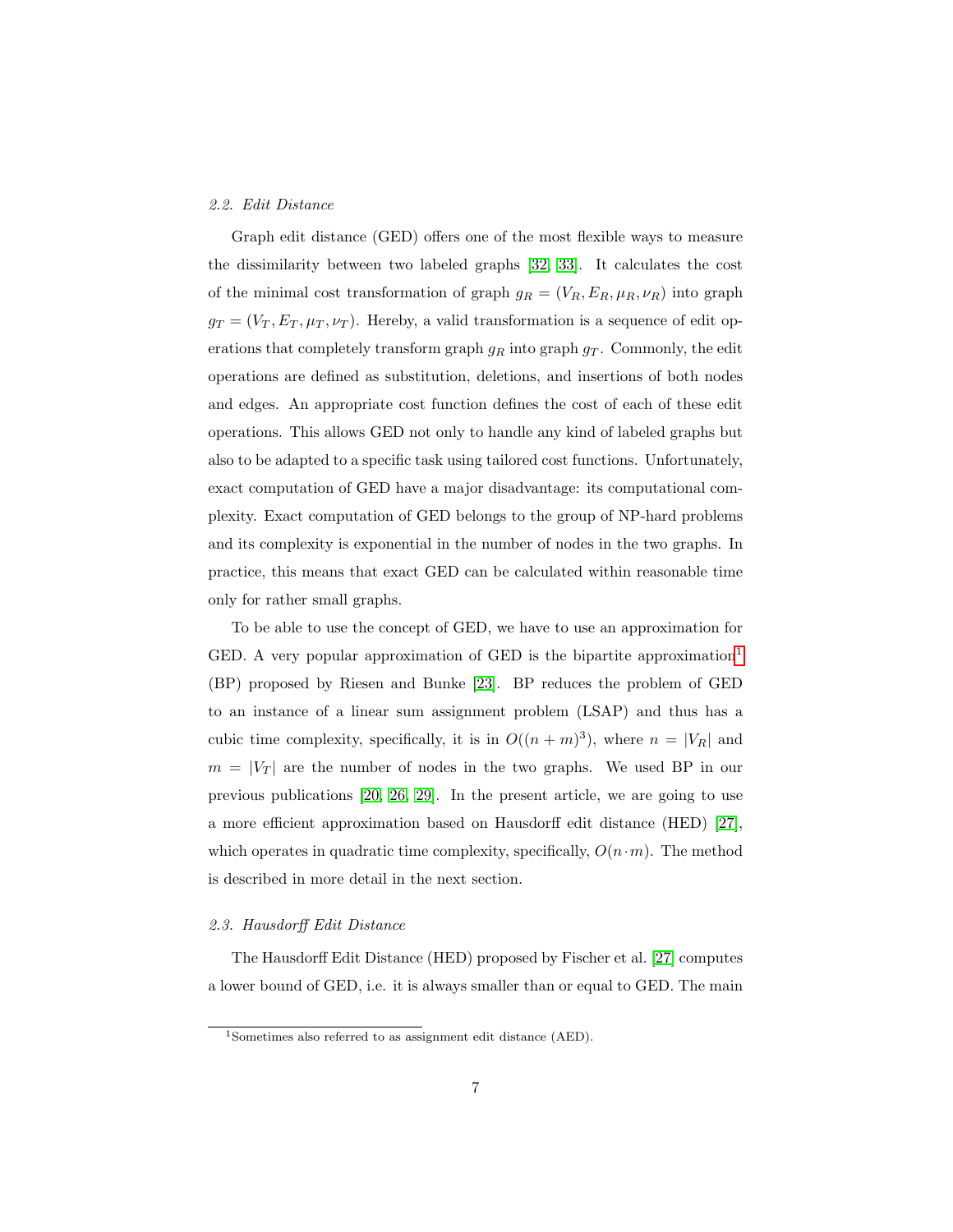idea is to find locally optimal assignments between substructures of one graph and substructures of the other graph. For HED, such substructures consist of nodes together with their adjacent edges. Formally, the HED of two graphs  $g_R$ and  $g_T$  given a cost function c is defined as

$$
\text{HED}(g_R, g_T, c) = \sum_{u \in V_R} \min_{v \in V_T \cup \{\varepsilon\}} c^*(u \to v) + \sum_{v \in V_T} \min_{u \in V_R \cup \{\varepsilon\}} c^*(u \to v) \tag{1}
$$

Where  $c^*(u \to v)$  takes into account the cost of substituting node u with node v as well as matching the adjacent edges of  $u$  with the adjacent edges of  $v$ . Similar to the Hausdorff distance, this assignment is performed in both directions: all nodes of  $g_R$  are assigned to nodes of  $g_T$  or  $\varepsilon$  (indicating deletion or insertion), and vice versa.

# <span id="page-8-0"></span>2.4. Cost Function

To compute an edit distance, we have to define an appropriate cost function  $c$  for the chosen graph representation. The cost function  $c$  assigns a cost to substitutions, deletions, and insertions of both nodes and edges.

In our scenario, we set the node substitution cost to the Euclidean distance between the node labels of  $u$  and  $v$ :

$$
c(u \to v) = \sqrt{(x_u - x_v)^2 + (y_u - y_v)^2},
$$
\n(2)

where  $\mu_R(u) = (x_u, y_u)$  and  $\mu_T(v) = (x_v, y_v)$  are the node labels of nodes  $u \in V_R$ and  $v \in V_T$ , respectively.

We use a constant cost  $c_{\text{node}}$  for both deletions and insertions of nodes:

$$
c(u \to \varepsilon) = c(\varepsilon \to v) = c_{\text{node}} \tag{3}
$$

The edge substitution cost is set to zero:

$$
c(e_R \to e_T) = 0,\t\t(4)
$$

where  $e_R \in E_R$  and  $e_T \in E_T$ .

The cost of edge deletion and insertion is set to a constant value  $c_{\text{edge}}$ .

$$
c(e_R \to \varepsilon) = c(\varepsilon \to e_T) = c_{\text{edge}} \tag{5}
$$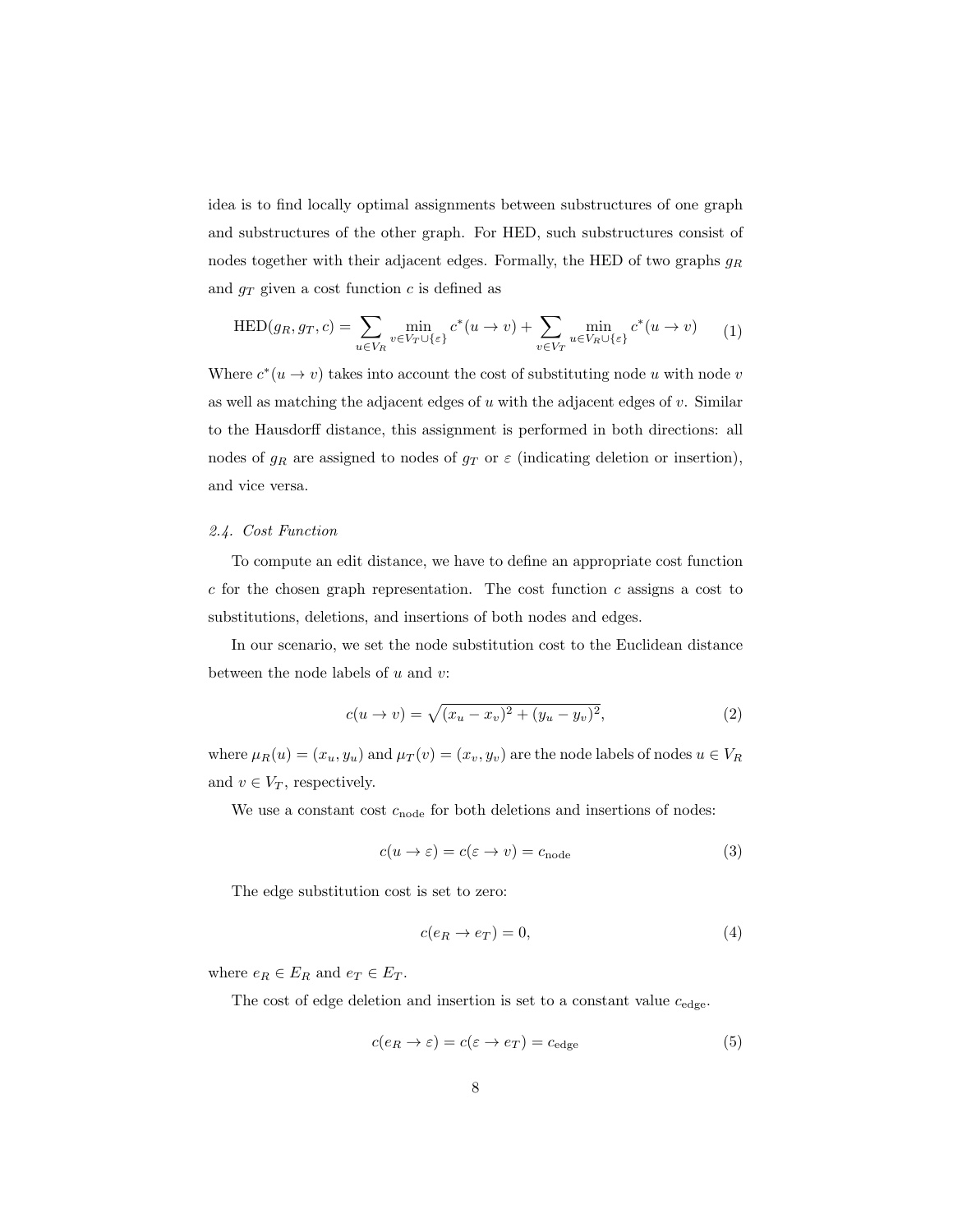#### 2.5. Normalization of Graph Edit Distance

In the following, we use  $\text{GED}(\cdot)$  as a placeholder for a GED approximation, i.e.  $BP(\cdot)$  or  $HED(\cdot)$ . Previous publications have shown that it is crucial to apply a good normalization when using GED for signature verification. We normalize our GED with what we call "maximal GED", i.e. the cost of deleting the first graph and then inserting the second graph.

Formally, given two graphs  $g_R = (V_R, E_R, \mu_R, \nu_R)$  and  $g_T = (V_T, E_T, \mu_T, \nu_T)$ and a cost function  $c$ , we define  $\text{GED}_{\text{max}}$  as

$$
GED_{\max}(g_R, g_T) = \sum_{u \in V_R} c(u \to \varepsilon) + \sum_{e \in E_R} c(e \to \varepsilon)
$$

$$
+ \sum_{v \in V_T} c(\varepsilon \to v) + \sum_{e \in E_T} c(\varepsilon \to e)
$$
(6)

When using the cost function defined in section [2.4,](#page-8-0) this equation can be simplified to

$$
GED_{\max}(g_R,g_T)=(|V_R|+|V_T|)\cdot c_{\text{node}}+(|E_R|+|E_T|)\cdot c_{\text{edge}}\tag{7}
$$

We now define the normalized GED-based dissimilarity of two signature images  $R$  and  $T$  as

$$
d_{\rm GED}(R,T) = \frac{\text{GED}(g_R, g_T)}{\text{GED}_{\text{max}}(g_R, g_T)},\tag{8}
$$

where  $g_R$  and  $g_T$  are the keypoint graphs for the signature images R and T respectively, and  $\text{GED}(g_R, g_T)$  is an approximation of the GED using either BP or HED.

# <span id="page-9-0"></span>3. Inkball Models

Inkball models are a type of part-structured model [\[34\]](#page-33-5) introduced by Howe as a technique for word spotting [\[24\]](#page-32-3) but have since been used for matching handwritten symbols of various kinds, recently including signatures [\[35,](#page-33-6) [26\]](#page-32-5). Inkball models may be visualized as a combination of rigid displacements that give a default shape, with spring potentials at each joint that add the flexibility to match spatially varying versions of the target.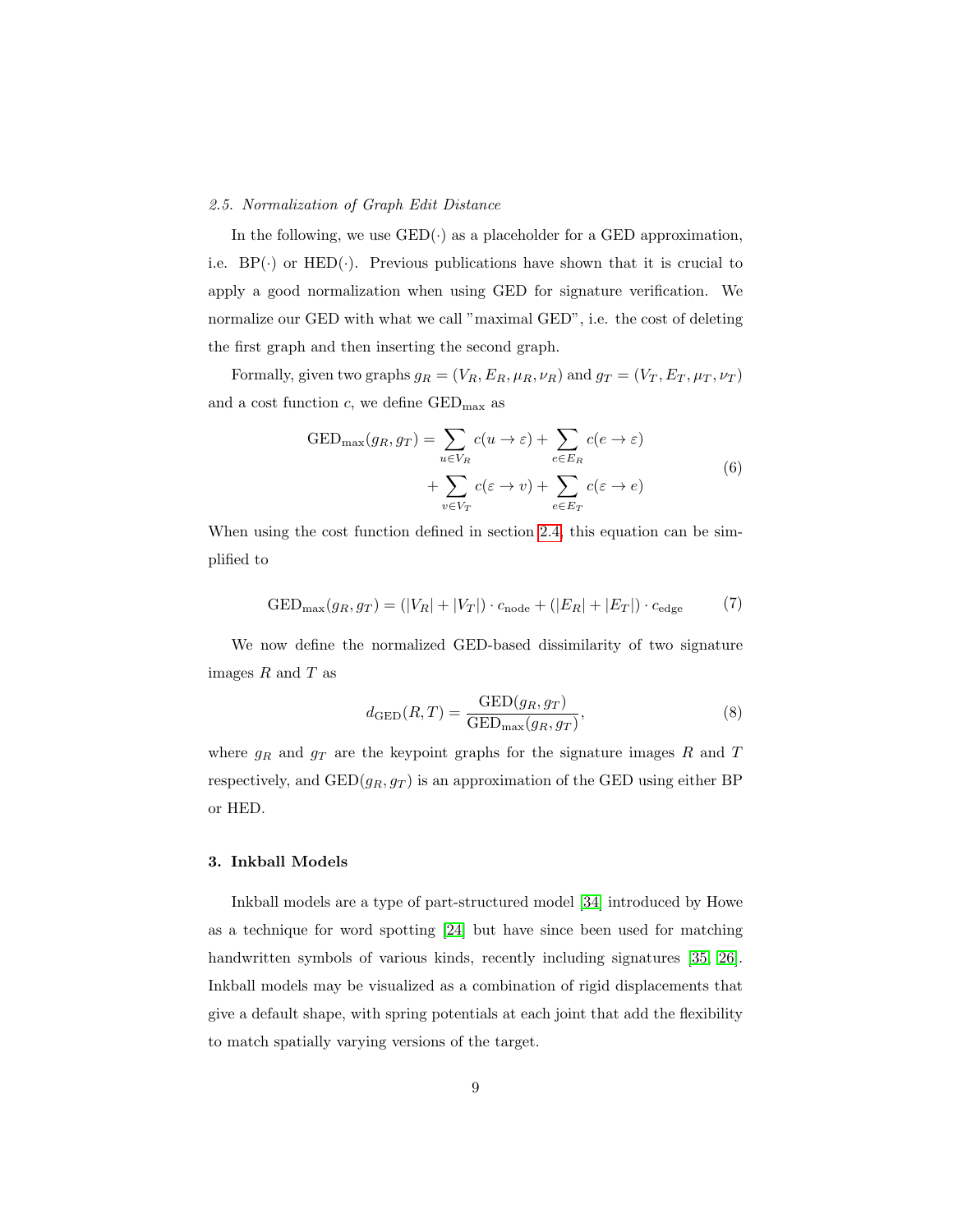Like the keypoint graph models discussed above, an inkball model can be built from a single signature image. The process is similar, although the details differ mostly thanks to their independent development. The signature is first thinned to single pixel width, then inkball nodes are placed at regular intervals along the skeleton. The first nodes are placed at all endpoints and junctions. Additional nodes are then inserted in a greedy manner on skeleton points at distance  $D_{inkball}$  from any existing node until such insertion is no longer possible. Finally, to fill in any large gaps that might remain, nodes are inserted at locations as far as possible from existing nodes, stopping when the inserted nodes would be less than  $\frac{\sqrt{2}}{2}D_{inkball}$  from existing nodes. (Note that for better presentation the use of  $D_{inkball}$  in this paper differs from earlier presentations of the inkball method [\[26\]](#page-32-5) by a factor of  $\sqrt{2}$ ; the method itself is unchanged.)

Prior work on inkball matching has not relied on any information about the nodes other than their relative positions. This simplicity stands in contrast to much of the body of work on part-structured models, which often incorporate descriptive properties for each part that can be used to improve matching accuracy [\[36\]](#page-33-7). This paper works with the traditional inkball models used by prior work, but also introduces a novel *augmented inkball model* that incorporates distinguishing information about each inkball node. Specifically, the augmented model records the local tangent angle of the ink skeleton in the neighborhood of the inkball's location. This tangent information is computed as follows. First, we separate the skeleton into one-dimensional arcs by splitting it at every junction point. For each arc, we then smooth the pixel-to-pixel tangent sequence using a 1D Gaussian filter ( $\sigma = 2$ ) to suppress noise. Finally, each node takes the tangent angle of its nearest arc point (nodes that represent junctions take the value from one of their connected arcs by random).

Once all the nodes are identified and described, they are linked into a tree structure that allows for efficient matching. Linking also takes a greedy approach. First, connections are added between pairs of the nearest disconnected nodes (w.r.t. their Euclidean distance). This process is repeated until the entire set of nodes is connected. Next, a single node is designated as the root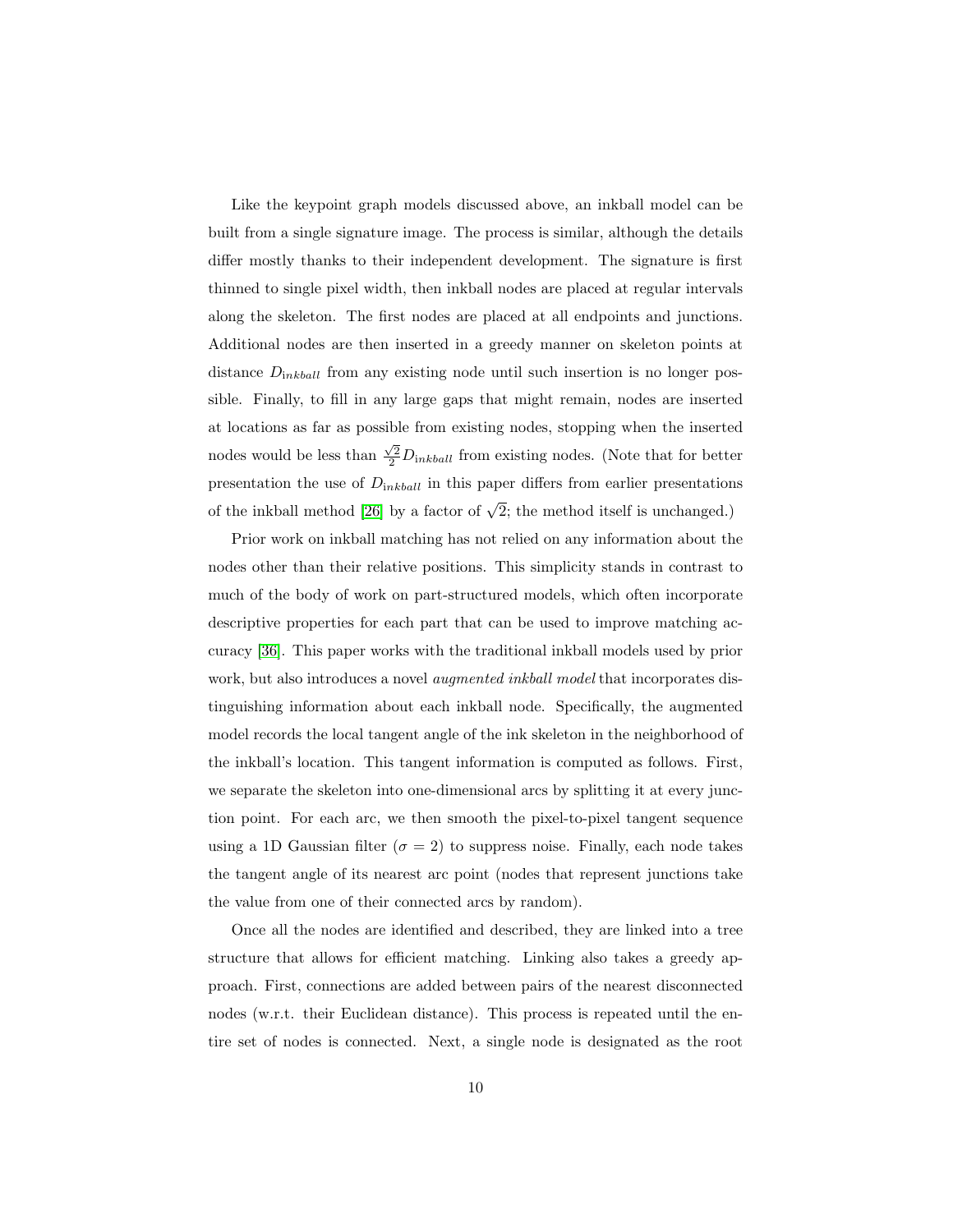of the tree. By convention the node closest to the centroid is chosen. Before any approximations, the matching energy described below is mathematically equivalent regardless of the root choice.

Using a tree structure means that the model cannot fully represent loops in the original signature. Each loop will include a break at some arbitrary location, and the model will sometimes allow the nodes on either side of the break to separate when matching. This disadvantage is the price of the efficient tree matching algorithm described below.

The term "inkball model" arises from the fact that when the separation between nodes is small enough, balls of ink placed at each node location will overlap to reproduce an approximation of the original handwritten symbol. With each connection displaced by sampling from a 2-dimensional normal distribution, the model can generate novel variations on the original form. This enables use of a Bayesian inference framework, where likelihood is estimated by computing the probability of the model under a given set of observations. As described in the next section, a dynamic programming implementation makes this computation tractable.

#### 3.1. Inkball Matching

Inference seeks to maximize the likelihood of the model configuration (e.g., deformation on a sample signature) given an observation (e.g., a test signature). Likelihood captures both the placement of inkballs near observed ink and the deformation of the default model displacements required to achieve such a placement. The best configuration typically trades off both types of error, and spreads any necessary deformation across the model, as shown in Fig. [3.](#page-12-0) A match can only be considered plausible if both considerations are well satisfied. In the case of augmented inkball models, for a satisfactory likelihood, the nodes must be placed near ink that shows the same or similar tangent angle.

First, it is necessary to establish notational conventions. For a given model, assign each node a numeric index, with the root at index 0 by convention. A configuration C is an assignment of 2D positions  $\{v_i\}$  to the nodes of the model.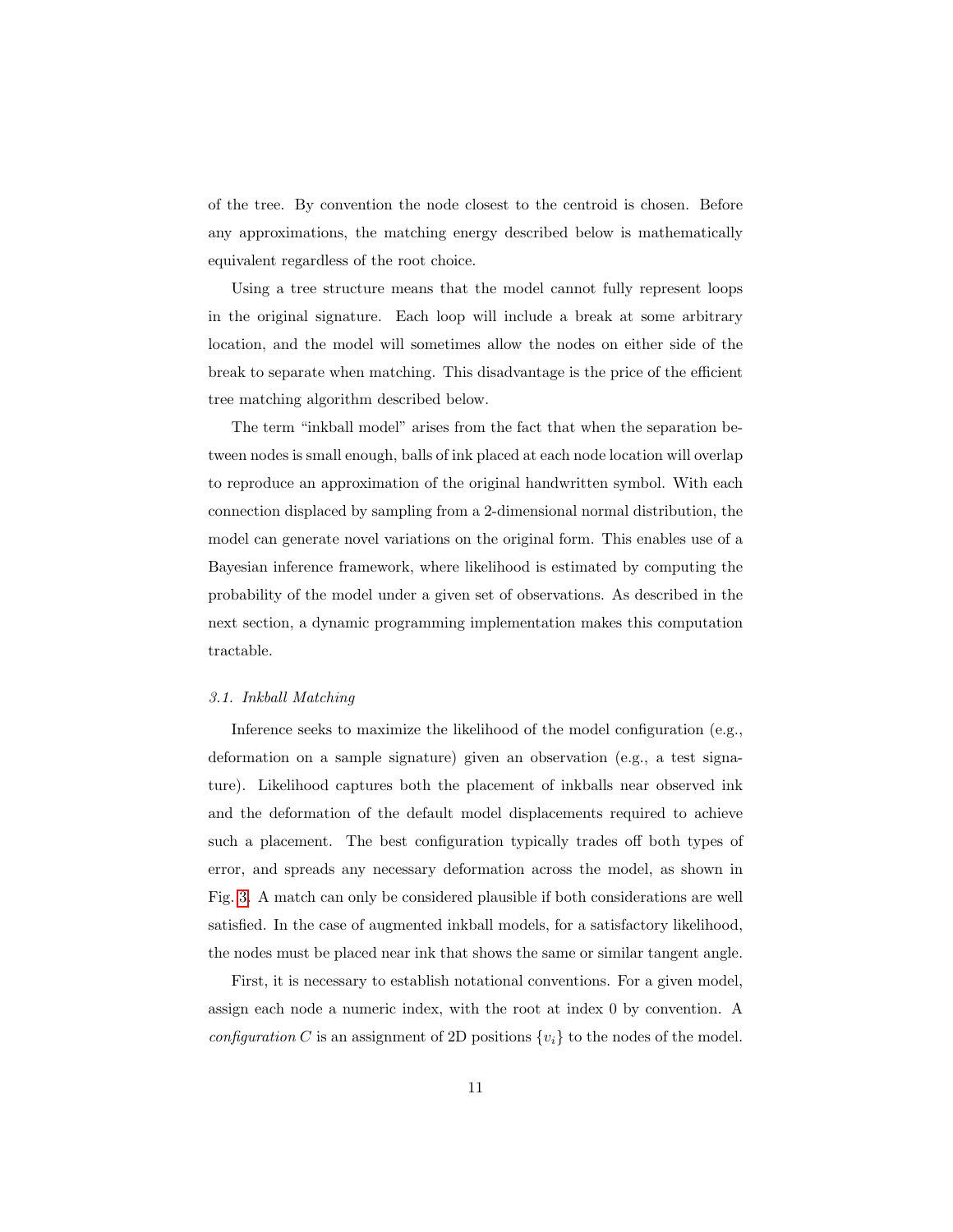

<span id="page-12-0"></span>Figure 3: Three possible configurations for a hypothetical model (left) matched to an observation (right). The lowest energy configuration (far right) places every node near a skeleton point, with small deformations at every link.

In any configuration, it is the 2D vector displacements between each node and its parent that are of primary interest. These are designated  $\vec{s}_i$  and may be computed from the raw configuration positions and a knowledge of the model's connectivity:  $\vec{s}_i = \vec{v}_{i\uparrow} - \vec{v}_i$ . (Here  $i \uparrow$  indicates the index of the parent of node i with respect to the tree structure.) The displacements in the originally observed configuration of the model (as taken from the sample signature) have special significance and are denoted  $\vec{o}_i$ . These are known as the *default offsets*, and the configuration that produced them is the rest configuration.

Rather than maximizing likelihood directly, it suffices to minimize a related energy function over all possible configurations of the model. This energy has two terms, one  $(E_{\Omega})$  related to the quality of the node placement relative to the observations, and the other  $(E_{\xi})$  related to the deformation implied by that placement. In the equations below,  $R$  is the sample signature and  $T$  is the test signature.

<span id="page-12-2"></span>
$$
E(R, C, T) = E_{\xi}(R, C) + \lambda E_{\Omega}(C, T)
$$
\n(9)

<span id="page-12-3"></span>
$$
E_{\xi}(R, C) = \sum_{i=2}^{n} \|\vec{s}_i - \vec{o}_i\|^2
$$
\n(10)

<span id="page-12-1"></span>
$$
E_{\Omega}(C,T) = \sum_{i=1}^{n} \Omega_T(\vec{v}_i)^2
$$
\n(11)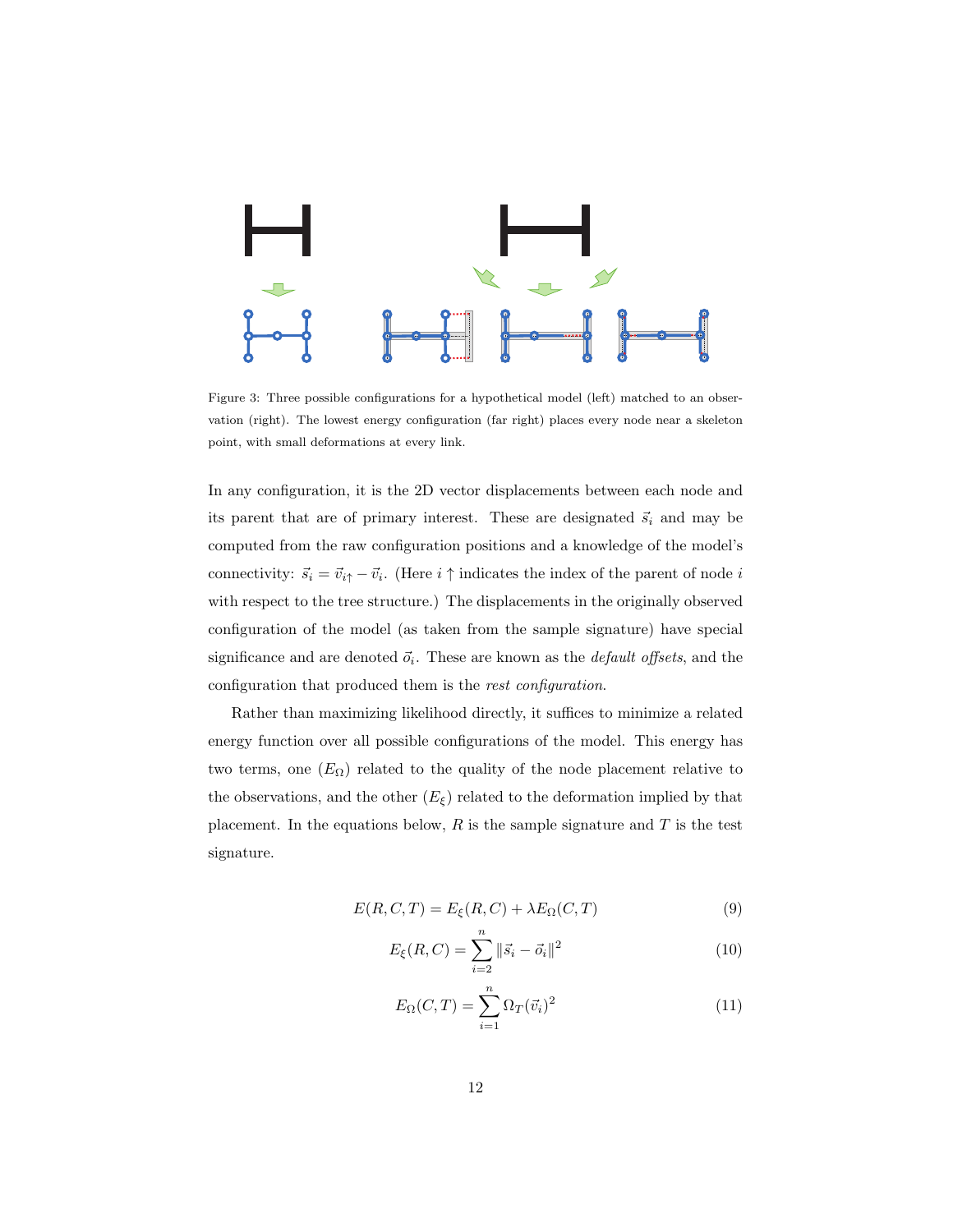Equation [11](#page-12-1) above relies on an expression  $\Omega_t(\vec{v}_i)$  that describes the placement quality of node with index *i*. To define it precisely, let  $\{\vec{t}_j\}$  represent the 2D vector coordinates of each of the skeleton points in T.

$$
\Omega_T(\vec{v}_i) = \min_j \delta_{ij} \|\vec{t}_j - \vec{v}_i\| \tag{12}
$$

For the ordinary inkball match,  $\delta_{ij} = 1$  in all cases. For the augmented match, it depends on a comparison of the local tangent angles,  $\alpha_i$  and  $\beta_j$ .

$$
\delta_{ij} = w_{\alpha} \min((\alpha_i - \beta_j) \mod \pi, (\beta_j - \alpha_i) \mod \pi)
$$
\n(13)

Equation [9](#page-12-2) can be minimized efficiently via dynamic programming by organizing the sums of Equations [10](#page-12-3) and [11](#page-12-1) according to the nodes involved. Let  $C_{(i)}$  refer to the configuration of the model subtree rooted at node at index i, and define  $E^*_{(i)}(\vec{v})$  as a functional giving the minimal energy on that subtree for configurations satisfying  $\vec{v}_i = \vec{v}$ .

$$
E_{(i)}^*(\vec{v}) = \min_{C_{(i)}|\vec{v}_i = \vec{v}} E(R, C_{(i)}, T)
$$
\n(14)

The terms of  $E_{(i)}^*(\vec{v})$  can be arranged to compute the desired energy in terms of similar expressions on the children of node at index i. (The set of their indices is denoted  $i \downarrow$  below).

<span id="page-13-0"></span>
$$
E_{(i)}^*(\vec{v}) = \Omega_T(\vec{v})^2 + \sum_{j \in \mathcal{i}\downarrow} \left[ \min_{\vec{u}} E_{(j)}^{**} \right] \tag{15}
$$

$$
E_{(j)}^{**} = ||(\vec{v} - \vec{u}) - \vec{o}_i||^2 + E_{(j)}^*(\vec{u})
$$
\n(16)

Equation [15](#page-13-0) is trivial to compute for leaf nodes of the model since the summation has no terms. Starting with the leaves, their parent nodes can be computed next, and so on until the root node energy functional  $E^*_{(0)}(\vec{v})$  is found. Each functional on  $\vec{v}$  is represented discretely on a pixel-resolution grid, and the minimization in Equation [15](#page-13-0) is computed using the generalized distance transform [\[34\]](#page-33-5).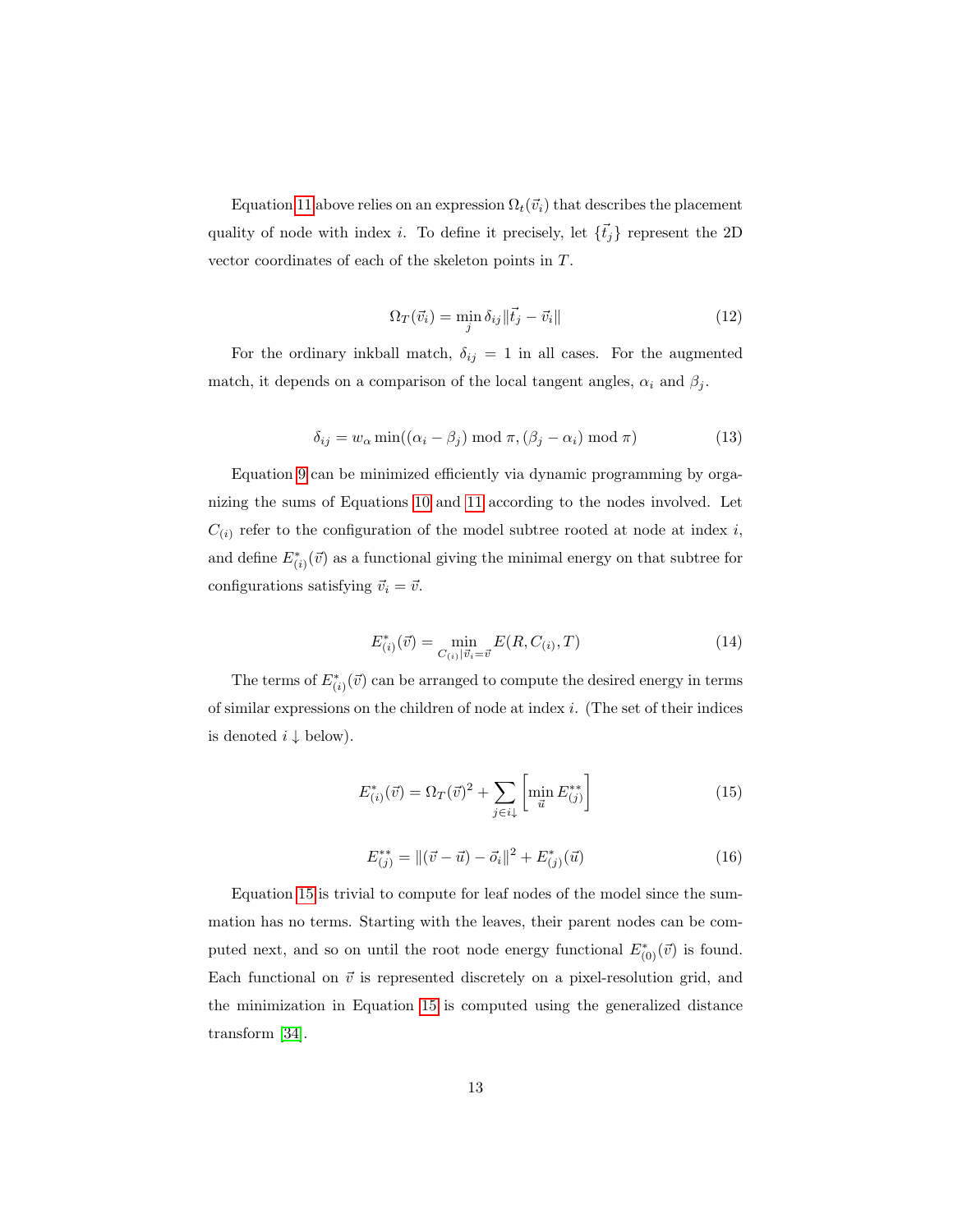

<span id="page-14-1"></span>Figure 4: Sample matches of a model to an observation. Left is the original inkball match; right is the augmented match.

In many cases, the quadratic error of Equations [10](#page-12-3) and [11](#page-12-1) places too much emphasis on badly mismatched nodes. A form of truncated quadratic serves better in practice, and is used in the experiments.

$$
E^{*'}_{(i)}(\vec{v}) = \min(E^{*}_{(i)}(\vec{v}), N_i \tau)
$$
\n(17)

Here  $N_i$  represents the number of nodes in the subtree rooted at index i and  $\tau$  is a free parameter optimized by experiment.

The tools developed above allow the comparison of two signature images  $R$ and T. The former is converted to an inkball model and the latter becomes the observation to be compared against as illustrated in Figure [4.](#page-14-1)

To ensure scale invariance it is important to normalize the minimal energy by the number of inkballs in the model  $(N_0)$ , yielding the average energy per inkball. This normalization is similar to that applied to the graph edit distance. Putting everything together, the inkball dissimilarity of  $R$  and  $T$  is given by Equation [18](#page-14-2) below.

<span id="page-14-2"></span>
$$
d_{\text{inkball}}(R,T) = \frac{1}{N_0} \min_{\vec{v}} E^{*'}_{(0)}(\vec{v})
$$
\n(18)

#### <span id="page-14-0"></span>4. Signature Verification System

In our signature verification system, the decision of whether an unseen signature is a genuine signature of the claimed user is made based on a set  $\mathcal R$  of known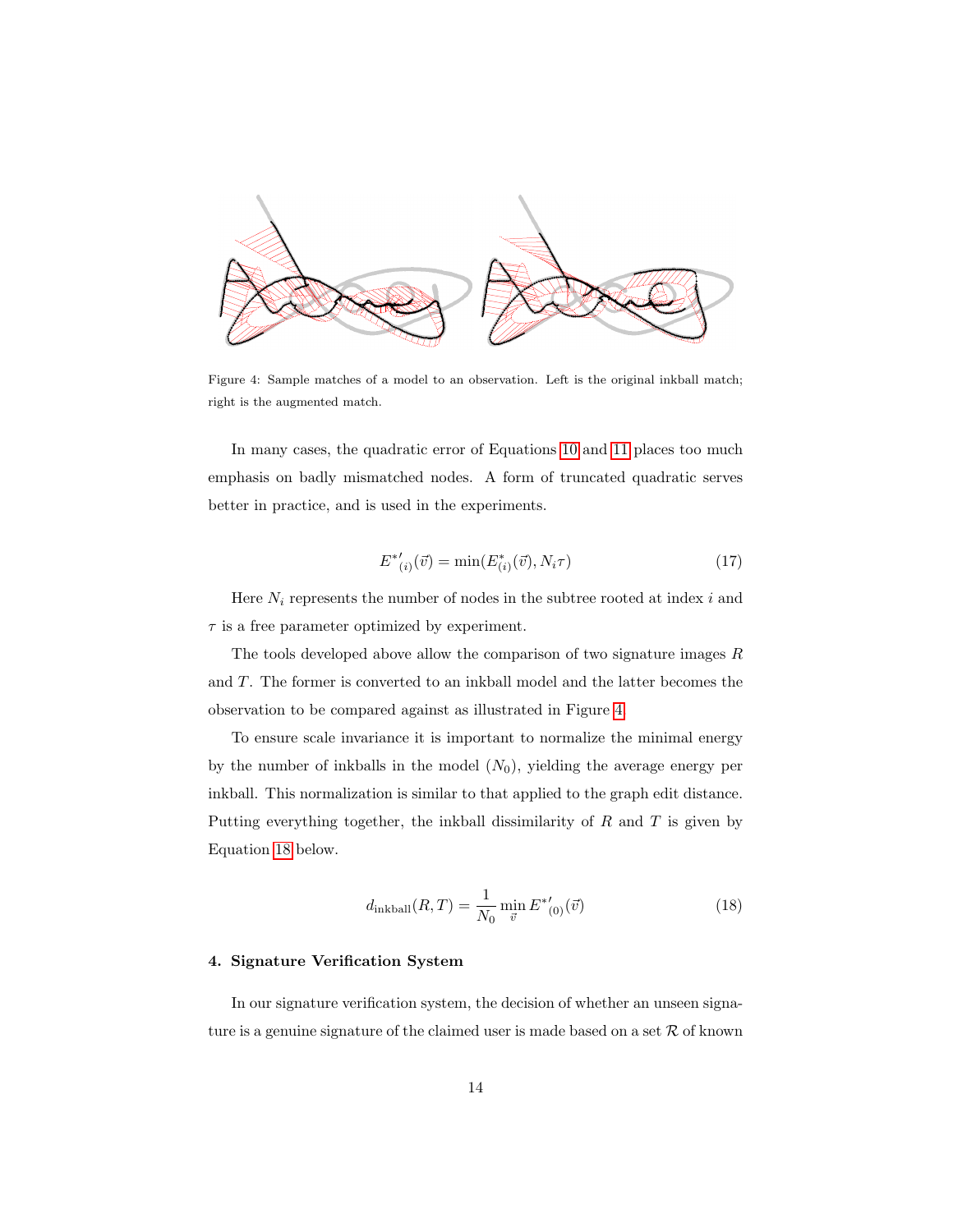genuine signatures from that user, termed references. An unseen signature T is compared with all reference signatures  $R \in \mathcal{R}$  and a signature verification score is calculated. The signature  $T$  is accepted as genuine if the signature verification score is below a certain threshold. In the following subsections, the process of calculating the signature verification score is described in more detail. This process is independent from the chosen dissimilarity score. In the following equations,  $d(\cdot, \cdot)$  can stand for either  $d_{\text{GED}}(\cdot, \cdot)$  or  $d_{\text{inkball}}(\cdot, \cdot)$ 

## 4.1. Reference-based Normalization

It is expected that each user shows a different degree of variability in his/her signatures. Based on the reference signatures of a given user, we want to predict how much variability we expect for this user and normalize the score accordingly. This is done by applying a normalization with respect to the average dissimilarity among the reference signatures [\[37\]](#page-33-8). Specifically, each reference signature is compared against the other reference signatures and the average of the minima is calculated. Formally,

$$
\delta(\mathcal{R}) = \underset{R \in \mathcal{R}}{\text{avg}} \min_{S \in \mathcal{R} \setminus R} d(R, S) \tag{19}
$$

This score is used to normalize the dissimilarity scores of each user. Formally, we define  $\hat{d}(R, T, \mathcal{R})$  as the reference normalized score:

$$
\hat{d}(R, T, \mathcal{R}) = \frac{d(R, T)}{\delta(\mathcal{R})},\tag{20}
$$

where T is the questioned signature image,  $R \in \mathcal{R}$  is a reference signature.

#### 4.2. Signature Verification Score

The signature verification score  $d(R, T)$  is calculated given a set of reference signature images  $\mathcal R$  and the questioned test signature image  $T$ . Formally,

$$
d(\mathcal{R}, T) = \min_{R \in \mathcal{R}} \hat{d}(R, T, \mathcal{R}) = \frac{\min_{R \in \mathcal{R}} d(R, T)}{\delta(\mathcal{R})}
$$
(21)

The signature T will be accepted if the minimum dissimilarity  $d(R, T)$  between the references  $R$  and  $T$  is below a certain threshold.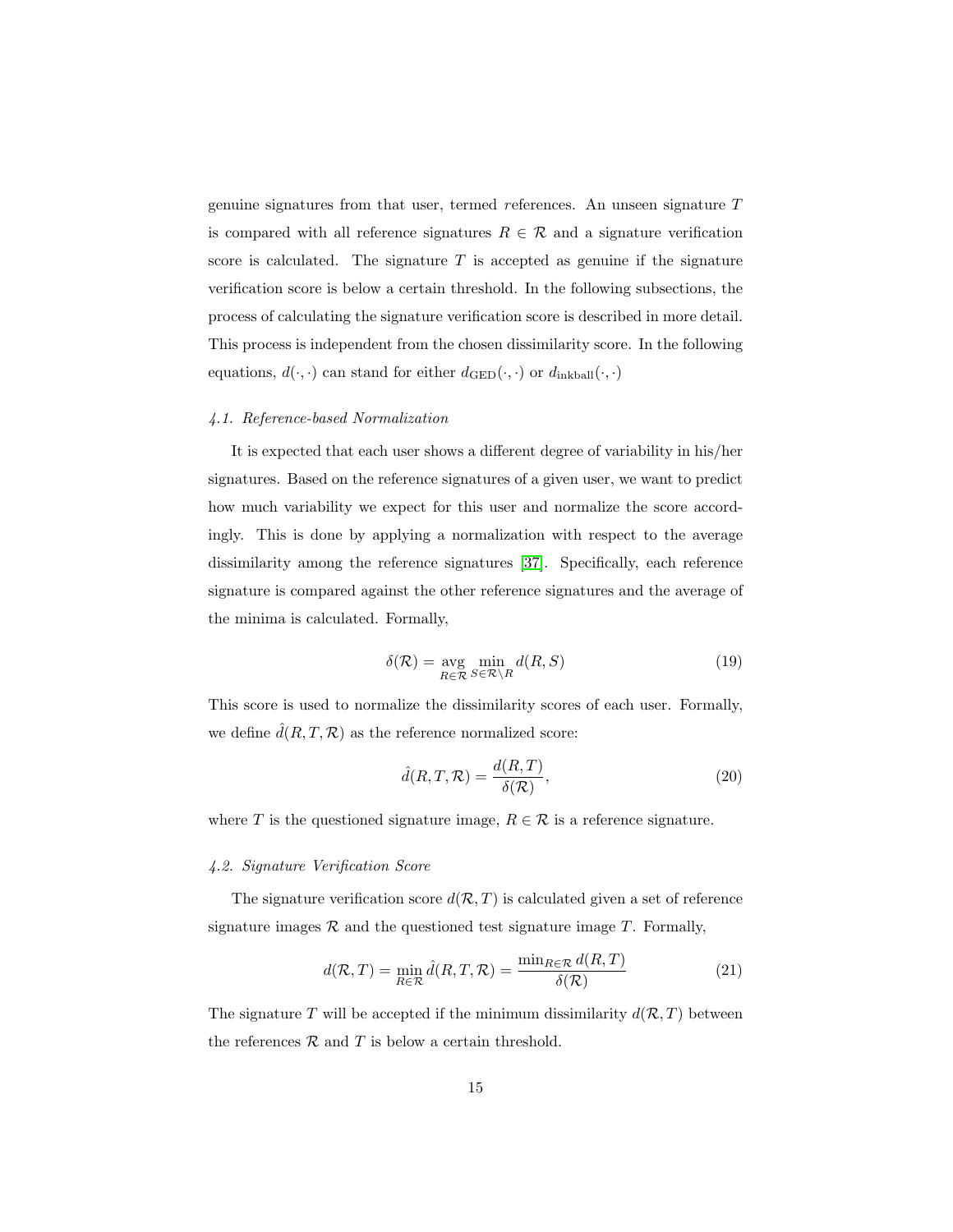## <span id="page-16-1"></span>4.3. Multiple Classifier System

We define a linear combination of the two dissimilarity scores  $d_{\text{GED}}$  and  $d_{\text{inkball}}$  as a combined dissimilarity score  $d_{\text{MCS}}$ . The idea is to leverage complementary aspects of the two dissimilarity measures to achieve better verification results using this multiple classifier system (MCS). The dissimilarity scores are combined on an image pair basis, i.e. the GED dissimilarity score between reference image  $R$  and test image  $T$  is combined with the inkball dissimilarity score between R and T. Both dissimilarity scores are z-score normalized based on all reference signatures before they are combined with each other. Formally,

$$
d_{\text{MCS},w}(\mathcal{R},T) = \min_{R \in \mathcal{R}} \left( w \cdot \hat{d}_{\text{GED}}^*(R,T,\mathcal{R}) + (1-w) \cdot \hat{d}_{\text{inkball}}^*(R,T,\mathcal{R}) \right) \tag{22}
$$

where  $w \in [0, 1]$  is a weighting factor, and

$$
\hat{d}^*(R, T, \mathcal{R}) = \frac{\hat{d}(R, T, \mathcal{R}) - \mu_{\mathcal{D}}}{\sigma_{\mathcal{D}}},\tag{23}
$$

where the mean  $\mu_{\mathcal{D}}$  and the standard deviation  $\sigma_{\mathcal{D}}$  are calculated over the set  $D = \{R_1, \ldots, R_n\}$  of all references signature sets  $R_i$  of all n users in the current dataset. Formally, the mean  $\mu_{\mathcal{D}}$  is calculated as

$$
\mu_{\mathcal{D}} = \underset{\mathcal{R} \in \mathcal{D}}{\text{avg}} \left( \underset{R \in \mathcal{R}}{\text{avg}} \left( \underset{S \in \mathcal{R} \setminus R}{\text{min}} \hat{d}(R, S, \mathcal{R}) \right) \right) \tag{24}
$$

and the standard deviation  $\sigma_{\mathcal{D}}$  is calculated as

$$
\sigma_{\mathcal{D}} = \sqrt{\underset{\mathcal{R} \in \mathcal{D}}{\text{avg}}} \left( \underset{R \in \mathcal{R}}{\text{avg}} \left( \underset{S \in \mathcal{R} \setminus R}{\text{min}} \hat{d}(R, S, \mathcal{R}) - \mu_{\mathcal{D}} \right)^2 \right)
$$
(25)

## <span id="page-16-0"></span>5. Experimental Evaluation

# 5.1. Datasets

We use four publicly available datasets to evaluate the performance of our structural approaches. Table [1](#page-18-0) gives an overview of the datasets, which are described in more detail in the following paragraphs.

GPDSsynthetic-Offline is a large dataset [\[31\]](#page-33-0) of synthetic Western signatures. It is the replacement for the popular GPDS-960 dataset and its earlier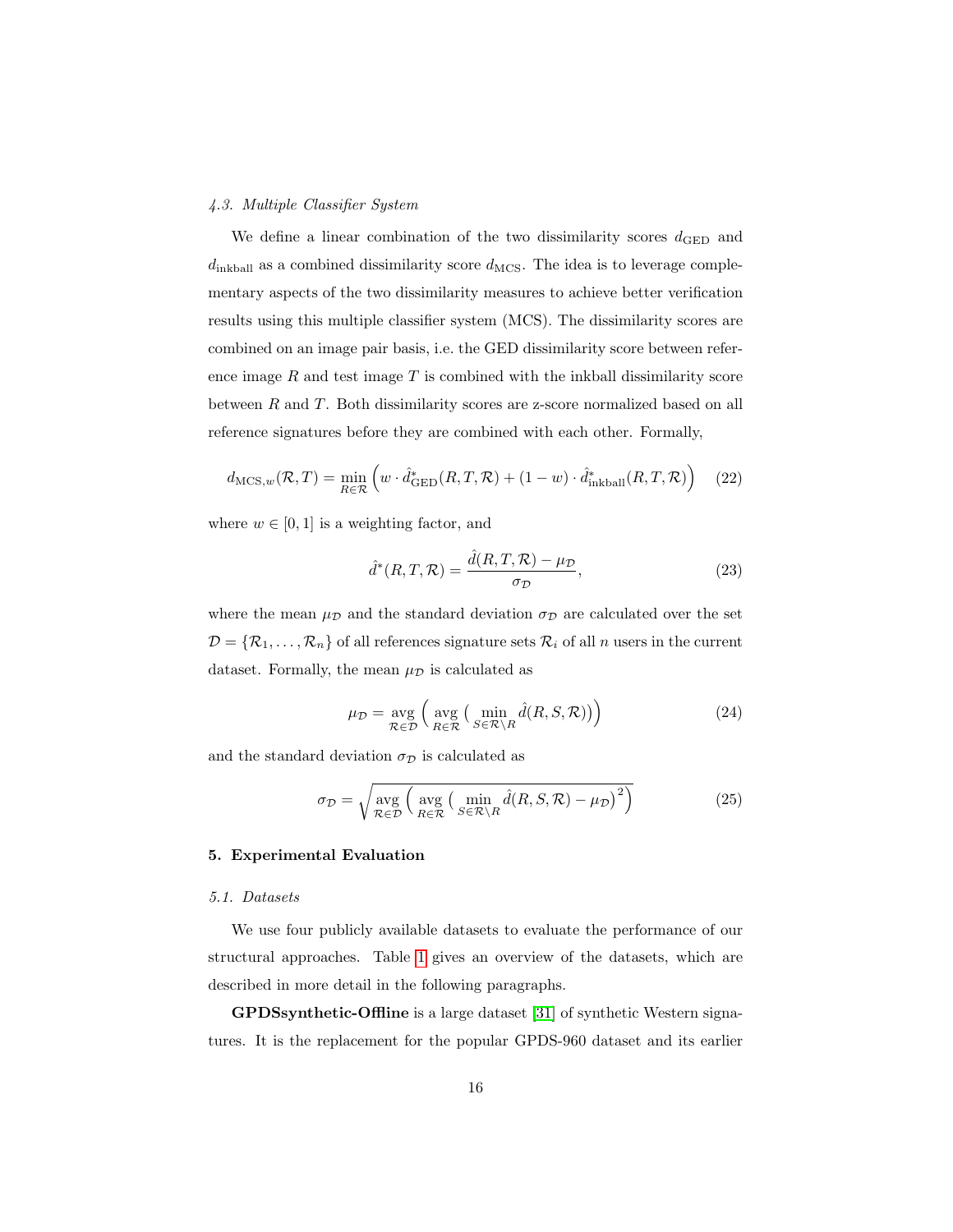variants, which are no longer available [\[38\]](#page-34-0). The new dataset consists of 4,000 synthetic users with 24 genuine signatures and 30 simulated forgeries for each user. All signatures have been generated with differently modeled pens at a simulated resolution of 600 dpi. We are using two subsets of this dataset:

- GPDS-last100: Containing the last 100 users of the dataset (users 3901 to 4000).
- GPDS-75: Containing the first 75 users of the dataset (users 1 to 75).

The GPDS-last100 dataset is used as the training set for both structural methods. All parameters are tuned on this subset exclusively. While GPDS-75 is only used for testing and comparing against the state of the art.

UTSig is a rather new Persian signature dataset [\[39\]](#page-34-1). It consists of 115 users with [2](#page-17-0)7 genuine signatures, 3 opposite-hand signatures<sup>2</sup>, and 42 forgeries for each user. The users have been instructed to sign within six differently sized bounding boxes to simulate different conditions. The resulting signatures have been scanned with 600 dpi. We use this dataset only for testing and comparing against the state of the art.

MCYT-75 is a offline signature dataset within the MCYT baseline corpus [\[40,](#page-34-2) [41\]](#page-34-3). It consists of 75 users with 15 genuine signatures and 15 forgeries for each user. The users signed in a  $127 \text{mm} \times 97 \text{mm}$  box and each signature has been scanned at 600 dpi. We use this dataset only for testing and comparing against the state of the art.

The CEDAR dataset consists of 55 users [\[42\]](#page-34-4) with 24 genuine signatures and 24 forgeries for each user. The users signed in a  $50 \text{mm} \times 50 \text{mm}$  box and each signature has been scanned at 300 dpi. We use this dataset only for testing and comparing against the state of the art.

<span id="page-17-0"></span><sup>2</sup>The opposite-hand signatures are treated as forgeries as suggested by the authors of the dataset.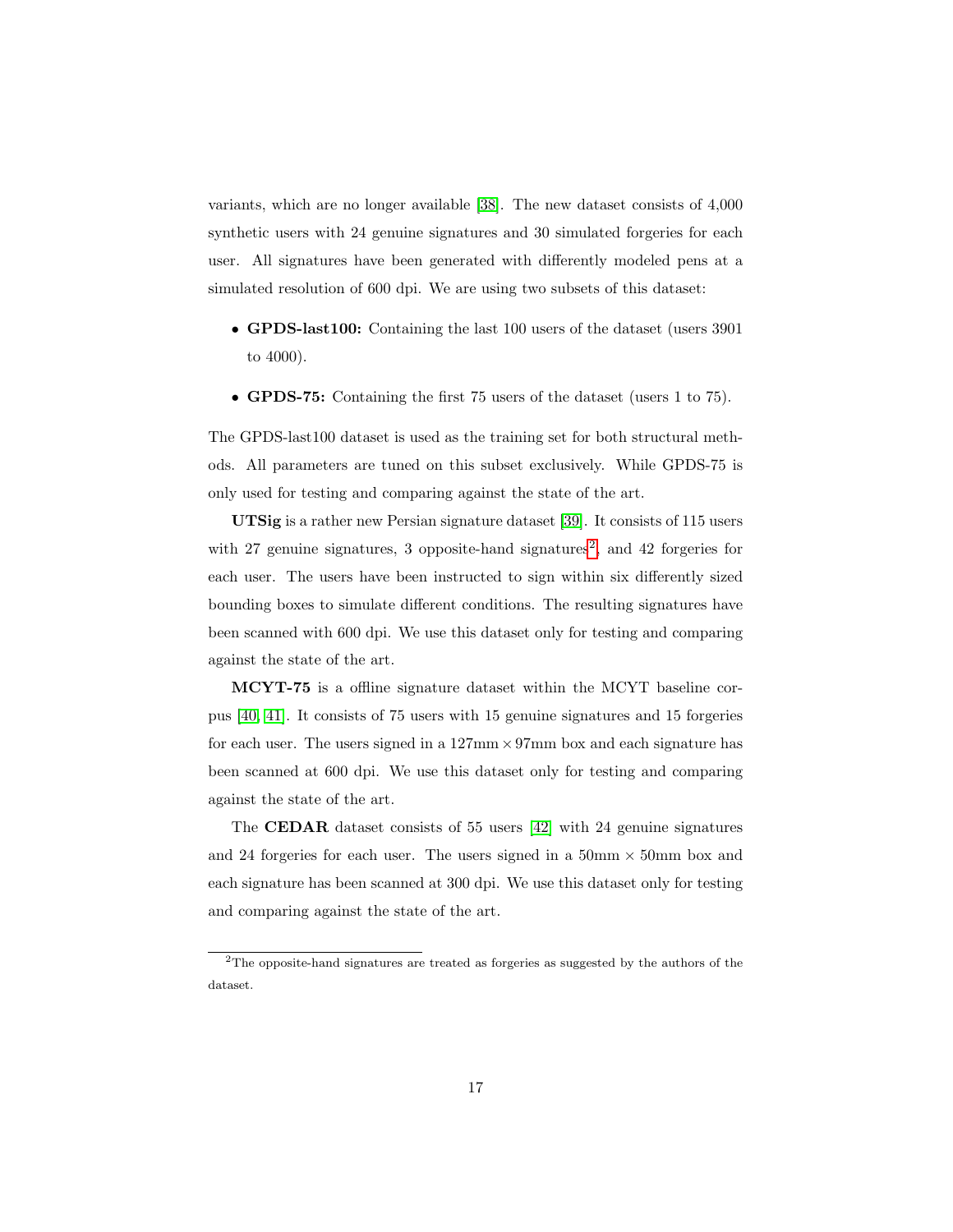| Table 1. Digital die Galascis |       |                      |    |     |                    |                     |  |  |  |  |
|-------------------------------|-------|----------------------|----|-----|--------------------|---------------------|--|--|--|--|
| Name                          | Users | Genuine<br>Forgeries |    | dpi | used for<br>tuning | used for<br>testing |  |  |  |  |
| GPDS-last100 $[31]$           | 100   | 24                   | 30 | 600 | X                  |                     |  |  |  |  |
| GPDS-75 [31]                  | 75    | 24                   | 30 | 600 |                    | X                   |  |  |  |  |
| MCYT-75 [41]                  | 75    | 15                   | 15 | 600 |                    | X                   |  |  |  |  |
| UTSig [39]                    | 115   | 27                   | 45 | 600 |                    | X                   |  |  |  |  |
| CEDAR <sup>[42]</sup>         | 55    | 24                   | 24 | 300 |                    | X                   |  |  |  |  |

# <span id="page-18-0"></span>Table 1: Signature datasets

# 5.2. Types of Forgeries

We evaluate the performance of our classifiers to distinguish between genuine signatures and forgeries. We are using two types of forgeries, which are common in the signature verification community:

- Skilled forgeries (SF): The target's genuine signature is known to the forger and usually, the forger has time to practice it. This often leads to forgeries that have high resemblance with their genuine counterpart.
- Random forgeries (RF): Genuine signatures of other users are used in a brute force attack on the verification system. Another reasoning is that the forgers use their own signatures since they have no knowledge about the target's signature. In our experiments, we are using one genuine signature from each other user as random forgeries.

#### 5.3. Number of References

How many genuine signatures are used as references per users varies in literature even for the same dataset. We are labeling our results with  $Rx$  where x is replaced with the number of references used, e.g. R10 means ten references are used for each user. We are always using the first  $x$  genuine signature for each user. The remaining genuine signatures are used as positive samples for the evaluation.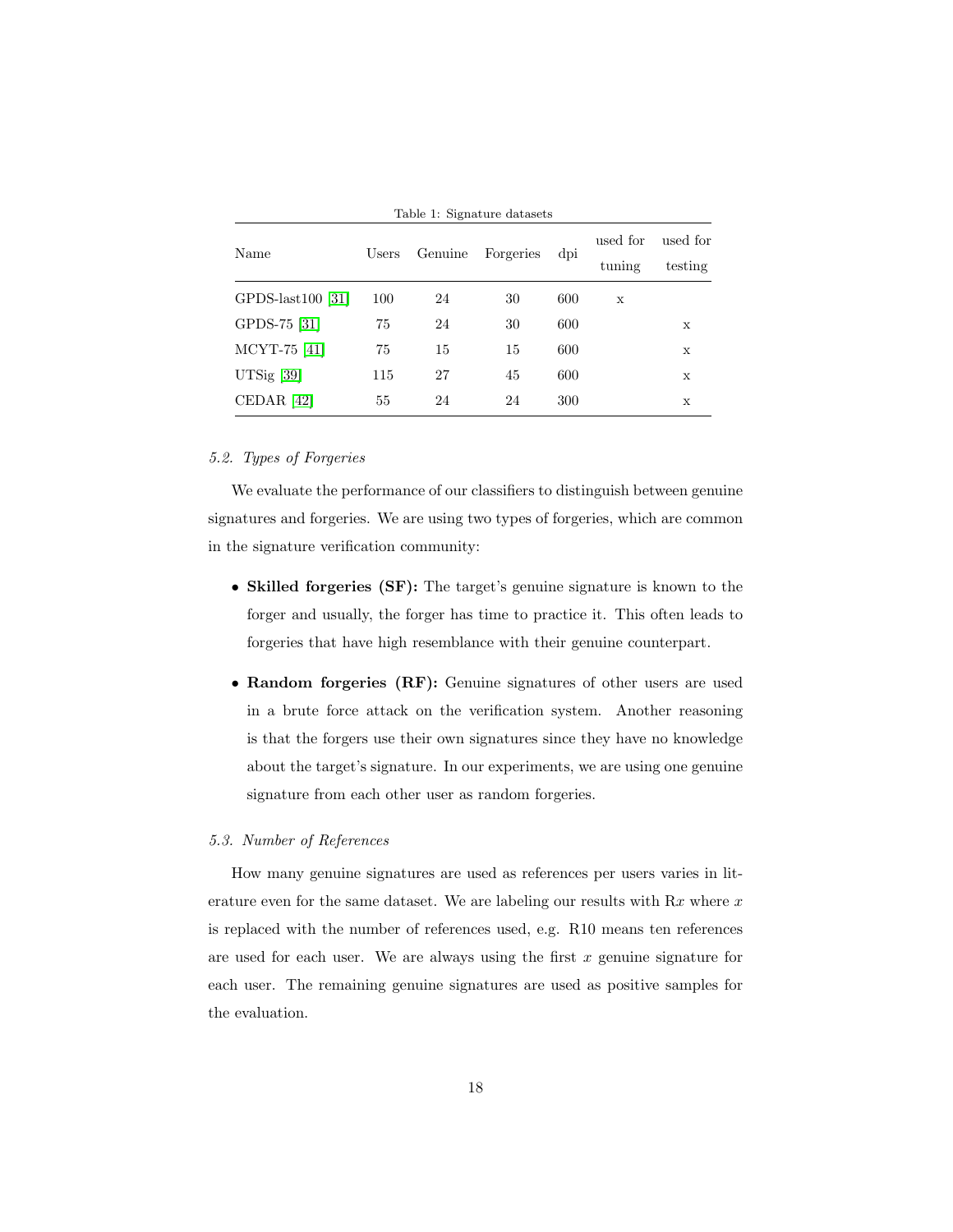#### <span id="page-19-0"></span>5.4. Evaluation Metrics

We evaluate the performance of our graph-based verification systems using the equal error rate (EER). The EER is the error rate when the false rejection rate (FRR) is equal to the false acceptance rate (FAR). The FRR refers to the percentage of genuine signatures that are rejected by the system and the FAR refers to the percentage of forgeries accepted by the system. In order to determine FRR and FAR directly, we have to decide on a decision threshold (see Section [5.6\)](#page-24-0). We distinguish EER and FAR based on the type of forgeries. For skilled and random forgeries, we call them  $EER_{SF}/FAR_{SF}$  and  $EER_{RF}/FAR_{RF}$ , respectively. We calculate an average error rate (AER) using the following equation.

$$
AER_{SF} = \frac{FRR + FAR_{SF}}{2}
$$
 (26)

Furthermore, we calculate two types of EER, i.e. the global EER and the userspecific EER. The global EER ( $EER_{RF}^{\text{global}}$  and  $EER_{SF}^{\text{global}}$ ) is calculated by using the same (global) threshold for all users. The user-specific EER  $\rm EER\,EER_{RF}^{\rm user}$  and  $\rm{EER}_{\rm{SF}}^{\rm{user}}$  ) is the average of all individual EERs calculated per user.

# 5.5. Parameter Tuning

We tune the parameters of our graph-based methods on our tuning set GPDS-last100. We are using ten references per user (R10) and optimize the parameters with respect to  $EER_{SF}$ . We also measure the runtime per comparison since we expect a significant increase of the computation time with growing graph sizes.

## 5.5.1. Graph Edit Distance

In a first step, we create several sets of graphs using different values for  $D_{\text{GED}}$ . Table [2](#page-20-0) shows the minimum, median, average, and maximum number of nodes in the graphs for a given  $D_{\text{GED}}$ . The number of nodes is increasing as expected when lowering  $D_{\text{GED}}$ .

The first question we want to answer is whether BP or HED performs better for the task of signature verification. For this experiment, we use the keypoint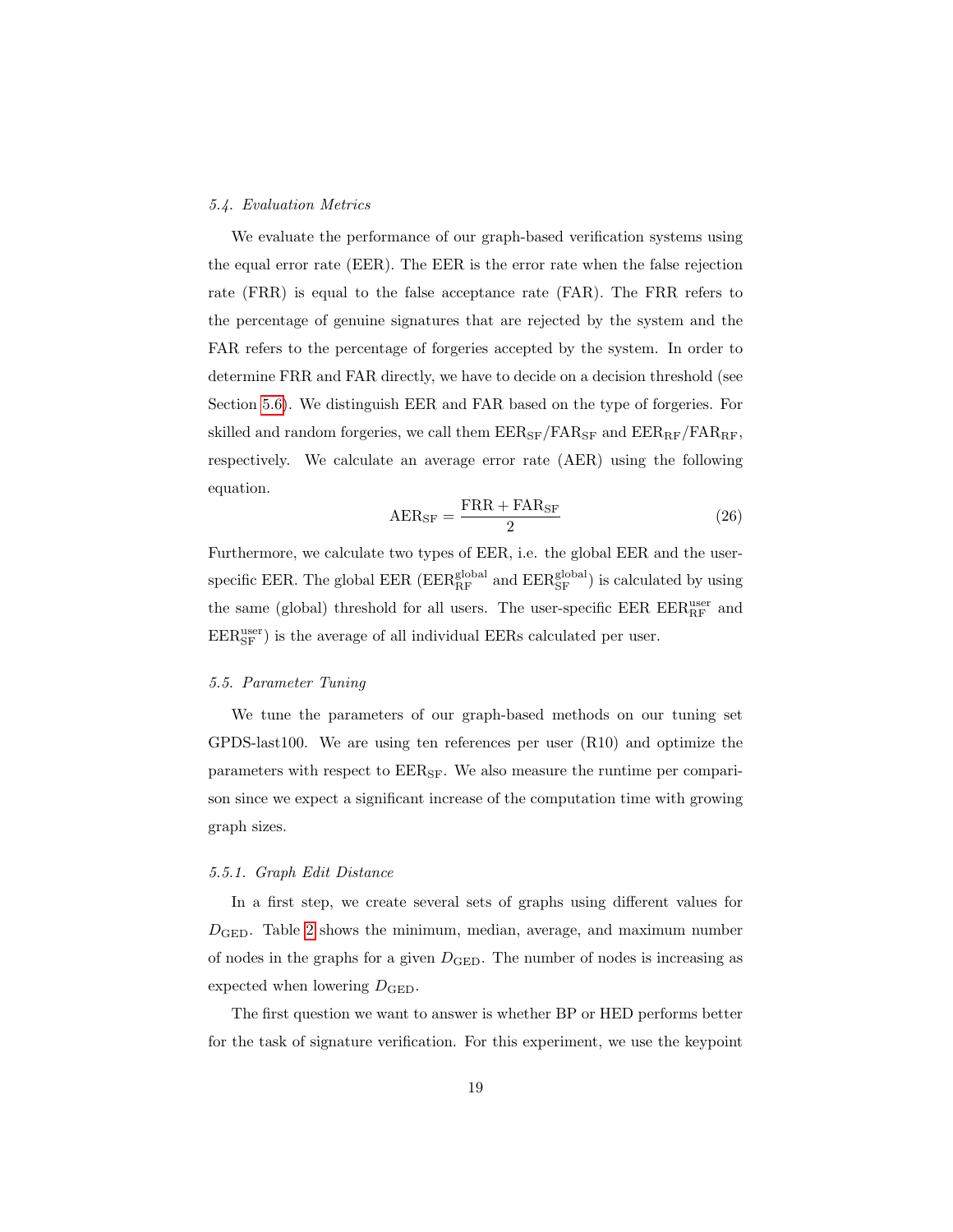| $D_{\rm GED}$ | minimum | median | average | maximum |
|---------------|---------|--------|---------|---------|
| 100           | 9       | 42     | 45      | 120     |
| 50            | 15      | 70     | 73      | 194     |
| 45            | 16      | 76     | 79      | 214     |
| 40            | 17      | 84     | 87      | 236     |
| 35            | 18      | 93     | 98      | 265     |
| 30            | 19      | 106    | 111     | 307     |
| 25            | 23      | 125    | 130     | 355     |
| 20            | 25      | 152    | 159     | 439     |
| 15            | 31      | 198    | 206     | 568     |
| 10            | 42      | 286    | 299     | 835     |

<span id="page-20-0"></span>Table 2: Nodes in keypoint graph based on  $D_{\rm GED}$  for first 10 genuine per user of GPDS-last100 dataset.

graphs for  $D_{\text{GED}} \in \{25, 50, 100\}$ . We optimize the cost function, i.e.  $c_{\text{node}}$  and  $c_{\text{edge}}$ , individually using a grid search for each  $D_{\text{GED}}$  and the approximations BP and HED. In Table [3,](#page-21-0) we report the results and runtime<sup>[3](#page-20-1)</sup> for GPDS-last100 R10. The EER results of HED are very similar to BP, while being much faster. This speed-up is particularly significant when using graph representations with more nodes. Due to the speed-up and the similar performance in EER, we continue the following experiments with the HED approximation.

We extend the grid search to smaller  $D_{\text{GED}}$  using the HED approximation. The best EER<sub>SF</sub> results on GPDS-last100 R10 is achieved by  $D_{\text{GED}} = 25$ ,  $c_{\text{node}} = 12.5$ , and  $c_{\text{edge}} = 200$ . We use this setup as our proposed GED approach.

#### 5.5.2. Inkball

For the inkball approach, we again started with creating models using different values for  $D_{\text{inkball}}$ . Table [4](#page-21-1) shows the minimum, median, average, and maximum number of nodes in the inkball models for a given  $D_{\text{inkball}}$ .

<span id="page-20-1"></span><sup>3</sup>Runtime is with respect to a Java implementation and AMD Opteron 2354 nodes with 2.2 GHz CPU.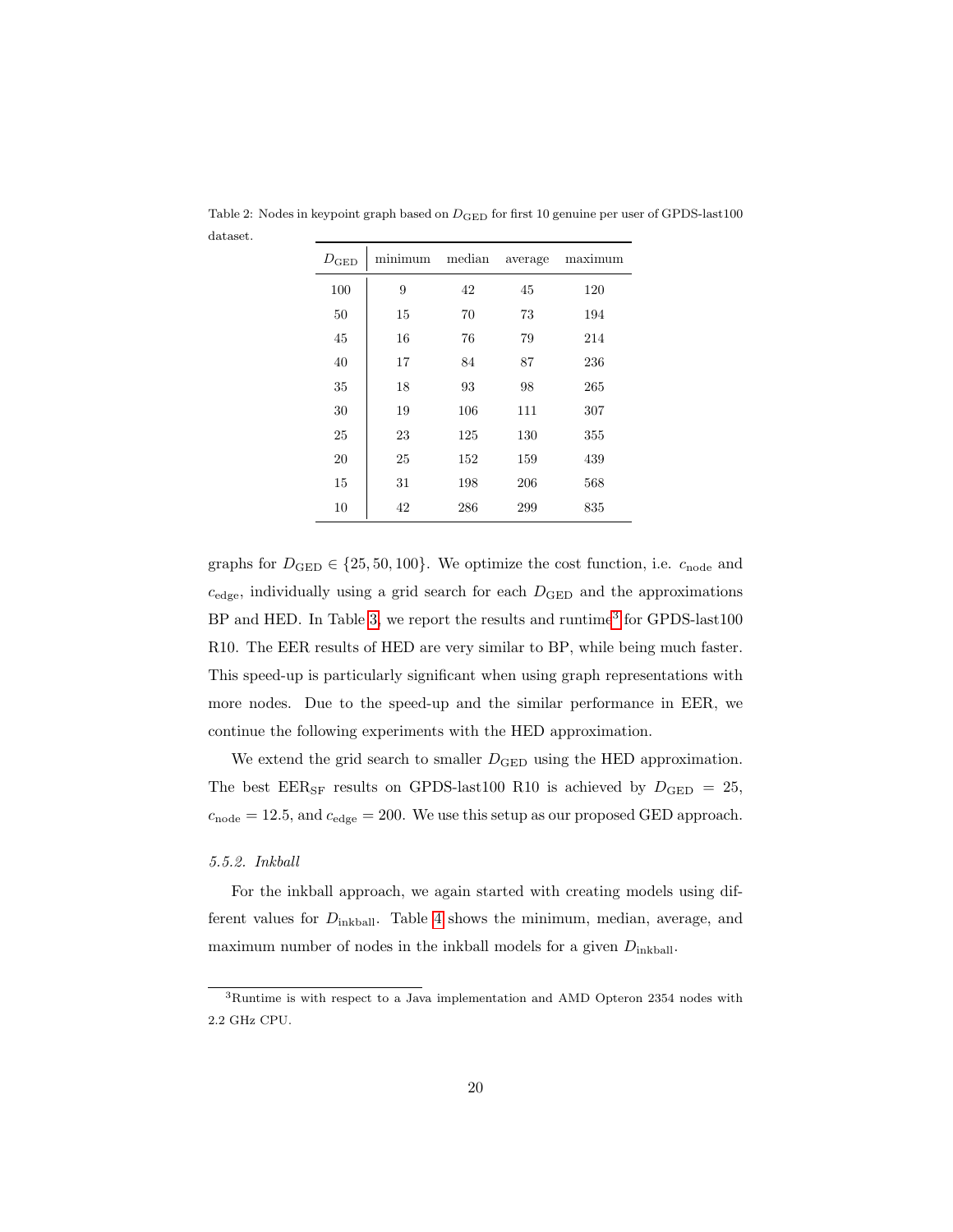| $1029$ ms<br>ВP<br>7.87<br>25<br>25<br>25<br>HED<br>12.5<br>7.47<br>$113 \text{ ms}$<br>200<br>ВP<br>12.5<br>7.77<br>$175 \text{ ms}$<br>50<br>50<br>8.27<br><b>HED</b><br>$38$ ms<br>20<br>150<br>ВP<br>10.53<br>$51 \text{ ms}$<br>50<br>50<br>100<br>11.03<br>$17 \text{ ms}$<br>50<br>HED<br>100 | $D_{\rm GED}$ | Approx. | $EER_{SF}$ | runtime | $c_{\text{node}}$ | $c_{\text{edge}}$ |
|------------------------------------------------------------------------------------------------------------------------------------------------------------------------------------------------------------------------------------------------------------------------------------------------------|---------------|---------|------------|---------|-------------------|-------------------|
|                                                                                                                                                                                                                                                                                                      |               |         |            |         |                   |                   |
|                                                                                                                                                                                                                                                                                                      |               |         |            |         |                   |                   |
|                                                                                                                                                                                                                                                                                                      |               |         |            |         |                   |                   |
|                                                                                                                                                                                                                                                                                                      |               |         |            |         |                   |                   |
|                                                                                                                                                                                                                                                                                                      |               |         |            |         |                   |                   |
|                                                                                                                                                                                                                                                                                                      |               |         |            |         |                   |                   |

<span id="page-21-0"></span>Table 3: Comparison of GED approximations on GPDS-last100 R10 using  $\rm EER_{SF}$  and average runtime per comparison. The overall best result is shown in bold font.

<span id="page-21-1"></span>Table 4: Nodes in inkball model based on  $D_{\text{inkball}}$  for the first 10 genuine per user of the GPDS-last100 dataset.  $\overline{\phantom{a}}$ 

| $D_{\rm inkball}$ | minimum | median | average | maximum |
|-------------------|---------|--------|---------|---------|
| 100               | 8       | 33     | 35      | 82      |
| 50                | 17      | 56     | 59      | 133     |
| 40                | 20      | 69     | 72      | 166     |
| 32                | 26      | 86     | 89      | 202     |
| 25                | 35      | 110    | 114     | 261     |
| 16                | 52      | 170    | 177     | 398     |
| 10                | 76      | 270    | 279     | 626     |
| 8                 | 90      | 334    | 347     | 784     |
| 6                 | 119     | 438    | 454     | 1034    |
| 4                 | 174     | 650    | 677     | 1544    |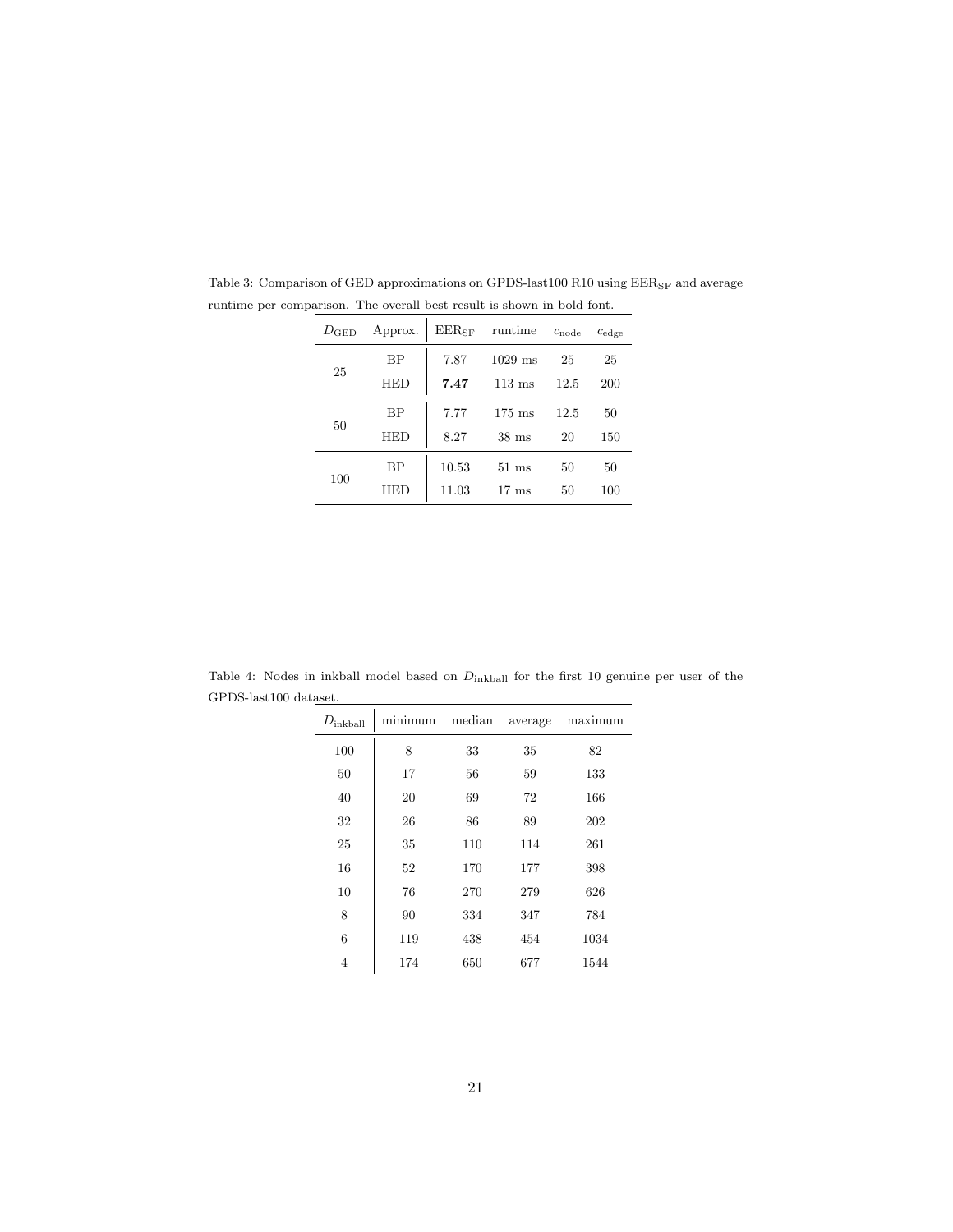To compare the novel augmented inkball models with the normal inkball models, we test both approaches with different values for  $D_{\text{inkball}} \in \{4, 6, 8, 16, 32\}.$ The results and runtime<sup>[4](#page-22-0)</sup> for GPDS-last100 R10 are shown in Table [5.](#page-23-0) The augmented inkball matching shows consistently better results than the standard inkball matching while being about  $50\%$  slower considering the same  $D_{\text{inkball}}$ , i.e. the same number of inkballs. We can also see that the inkball matching is significantly slower than the HED approximation approach. This is in part due to the smaller values for  $D_{\text{inkball}}$  and therefore the much larger models. Additionally, the models are matched against a skeleton image, which contains more matching points than a keypoint graph with  $D_{\text{GED}} > 1$ . But it is probably also due to the overall higher computational complexity of the inkball matching.

Note that instead of increasing  $D_{\text{inkball}}$ , the resolution of the signature images can also be lowered to speed up computation. This reduces the runtime significantly, however, it may also lead to a decrease in verification performance due to the loss of details in the signature image.

As shown in Table [5,](#page-23-0) the best results on our tuning set are achieved using the augmented inkball matching using  $D_{\text{inkball}} = 6$ , mdsq = 64, and angwgt = 64. We use this configuration as our proposed inkball approach.

# 5.5.3. Multi-Classifier System

We combine the GED approach with the inkball approach using the MCS approach described in Section [4.3.](#page-16-1) To find the optimal weight for this combination, we evaluate different weights  $w \in \{0.0, 0.1, \ldots, 0.9, 1.0\}$  on the GPDS-last100 R10 with respect to  $EER_{SF}$ . The results are shown in Table [6.](#page-23-1) The best result is achieved when applying equal weights to both methods, i.e.  $w = 0.5$ .

The results of our proposed MCS system clearly outperforms our proposed individual methods as shown in Table [7.](#page-23-2)

<span id="page-22-0"></span><sup>4</sup>Runtime is with respect to a C implementation and AMD Opteron 2354 nodes with 2.2 GHz CPU.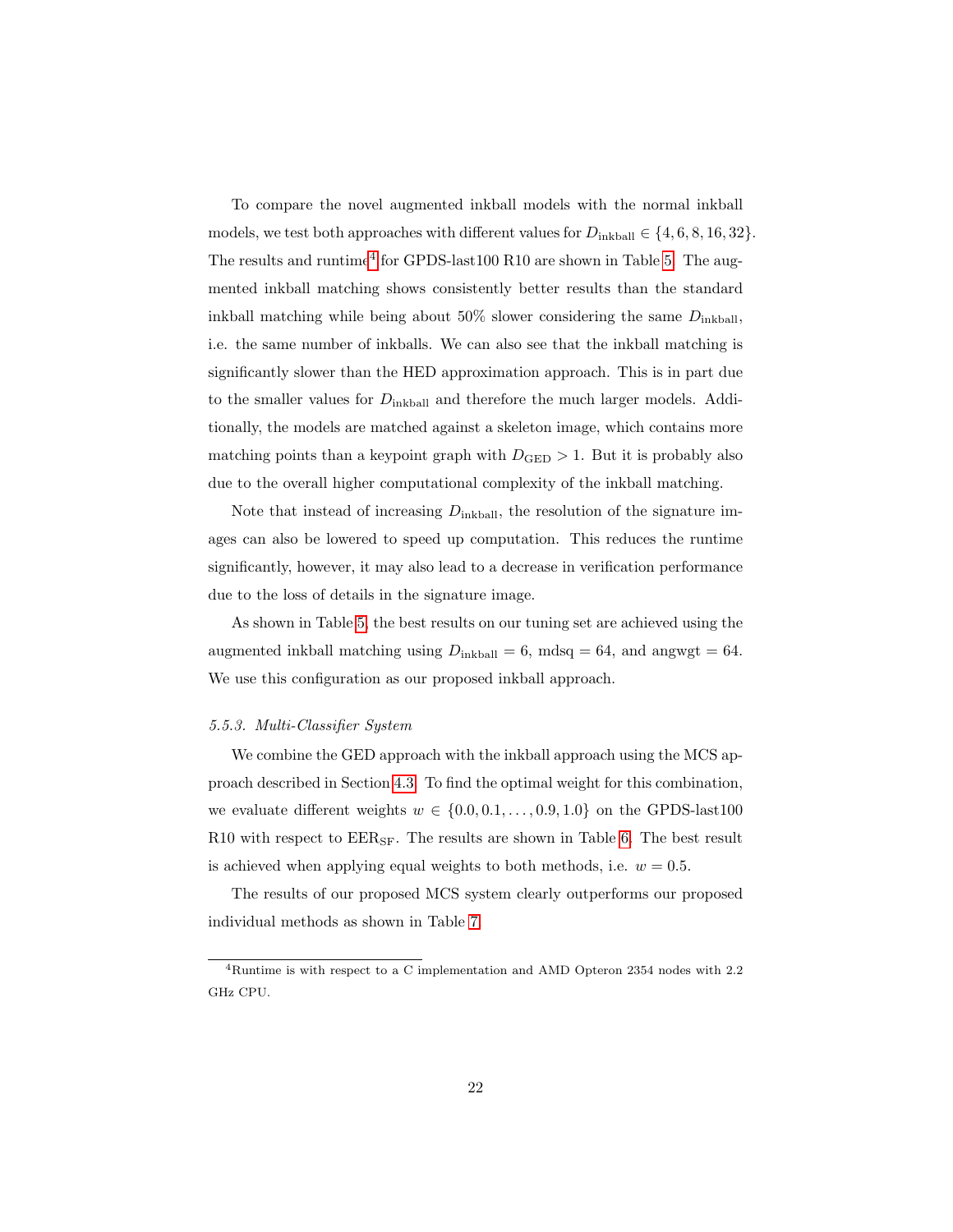| $D_{\text{inkball}}$ | Approach  | $EER_{SF}$ | runtime   | mdsq | angwgt |
|----------------------|-----------|------------|-----------|------|--------|
| 32                   | normal    | 12.33      | $5.65$ s  | 96   |        |
|                      | augmented | 11.20      | $8.58$ s  | 128  | 64     |
|                      | normal    | 9.97       | 11.19 s   | 96   |        |
| 16                   | augmented | 9.27       | $16.86$ s | 96   | 64     |
|                      | normal    | 9.83       | 22.53 s   | 64   |        |
| 8                    | augmented | 8.63       | $33.53$ s | 128  | 64     |
|                      | normal    | 9.63       | 28.80 s   | 32   |        |
| 6                    | augmented | 8.27       | $44.37$ s | 64   | 64     |
|                      | normal    | 9.53       | 42.83 s   | 16   |        |
| 4                    | augmented | 8.33       | $66.07$ s | 32   | 64     |

<span id="page-23-0"></span>Table 5: Augmented inkball compared to normal inkball models on GPDS-last100 R10 using  $\rm{EER}_{\rm{SF}}$  and average runtime per comparison. The overall best result is shown in bold font.

Table 6:  $\text{EER}_{\text{SF}}^{\text{global}}$  results for a MCS with different weights w on GPDS-last100 R10. The overall best result is shown in bold font.

<span id="page-23-1"></span>

| $w = \begin{bmatrix} 0.0 & 0.1 & 0.2 & 0.3 & 0.4 & \mathbf{0.5} & 0.6 & 0.7 & 0.8 & 0.9 & 1.0 \end{bmatrix}$                                                |  |  |  |  |  |  |
|-------------------------------------------------------------------------------------------------------------------------------------------------------------|--|--|--|--|--|--|
| $\begin{array}{c cccccccccc} \text{EER}_{\text{SF}}^{\text{global}} & 8.3 & 7.2 & 6.8 & 6.3 & 6.0 & \textbf{5.5} & 5.7 & 6.0 & 6.8 & 7.2 & 7.5 \end{array}$ |  |  |  |  |  |  |

<span id="page-23-2"></span>Table 7: Comparing proposed MCS system with proposed GED and proposed inkball on the development set (GPDS-last100 R10). The best results are highlighted in bold font.

| System                  | $EER_{SF}^{user}$ | $\mathrm{EER}_{\mathrm{cr}}^{\mathrm{global}}$ |
|-------------------------|-------------------|------------------------------------------------|
| Proposed GED            | 6.03              | 7.47                                           |
| <b>Proposed Inkball</b> | 5.33              | 8.27                                           |
| Proposed MCS            | 3.30              | 5.50                                           |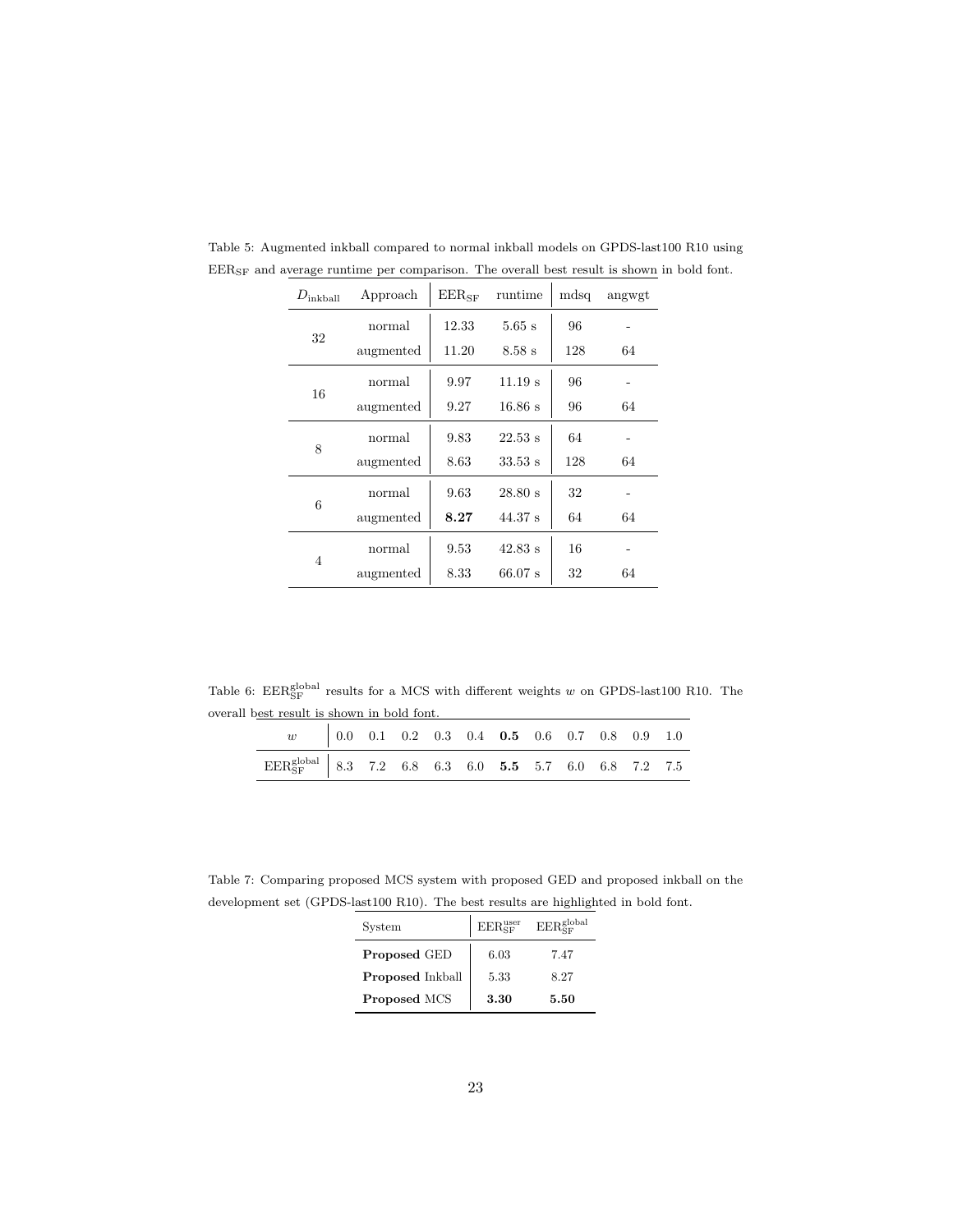#### <span id="page-24-0"></span>5.6. Threshold Selection

A decision threshold is required to calculate the FRR,  $FAR_{SF}$ ,  $FAR_{RF}$ , and AER. The threshold that leads to the  $\rm EER_{SF}^{global}$  on the GPDS-last100 dataset is used as the decision threshold for each proposed system. Since we are dealing with three proposed systems, namely proposed GED, proposed Inkball, proposed MCS, we end up with three decision thresholds. The decision threshold for a specific proposed system is employed for all users, test sets, and experiments (skilled and random forgeries). Choosing the decision threshold this way is a simple approach. However, it relies on a good tuning dataset to find a good decision threshold. The decision threshold is only applied for FRR, FAR, and AER. The EER calculation is not affected by this decision threshold.

#### 5.7. Test Results

The three proposed systems, which have been tuned on the GPDS-last100 dataset, are applied without further adaptation on the four test sets (GPDS-75, MCYT-75, UTSig, and CEDAR). Several different evaluation protocols have been used in past publications making meaningful comparison often not trivial. We adopt an evaluation protocol that has been utilized in recent state-of-theart publications and measure the performance with regard to eight evaluation metrics (see Section [5.4\)](#page-19-0). The results are compared against several published state-of-the-art results that have been obtained using the same (or almost identical) evaluation protocol. Tables [8](#page-26-0) to [11](#page-27-0) present the results and Fig. [5](#page-28-1) shows the DET curves for the results of the proposed systems.

First, we compare the three proposed systems with each other. The proposed MCS achieves better results than the individual proposed systems on two of the four test sets (GPDS-75 and UTSig) and better results for random forgeries on the MCYT-75. The proposed inkball system obtains better results than proposed GED and MCS on CEDAR and on MCYT-75 for skilled forgeries. Overall, the proposed MCS achieves the best results on the four datasets.

On GPDS-75 (Table [8\)](#page-26-0), the proposed MCS produces excellent results with achieving the best result with regards to five of the eight evaluation metrics.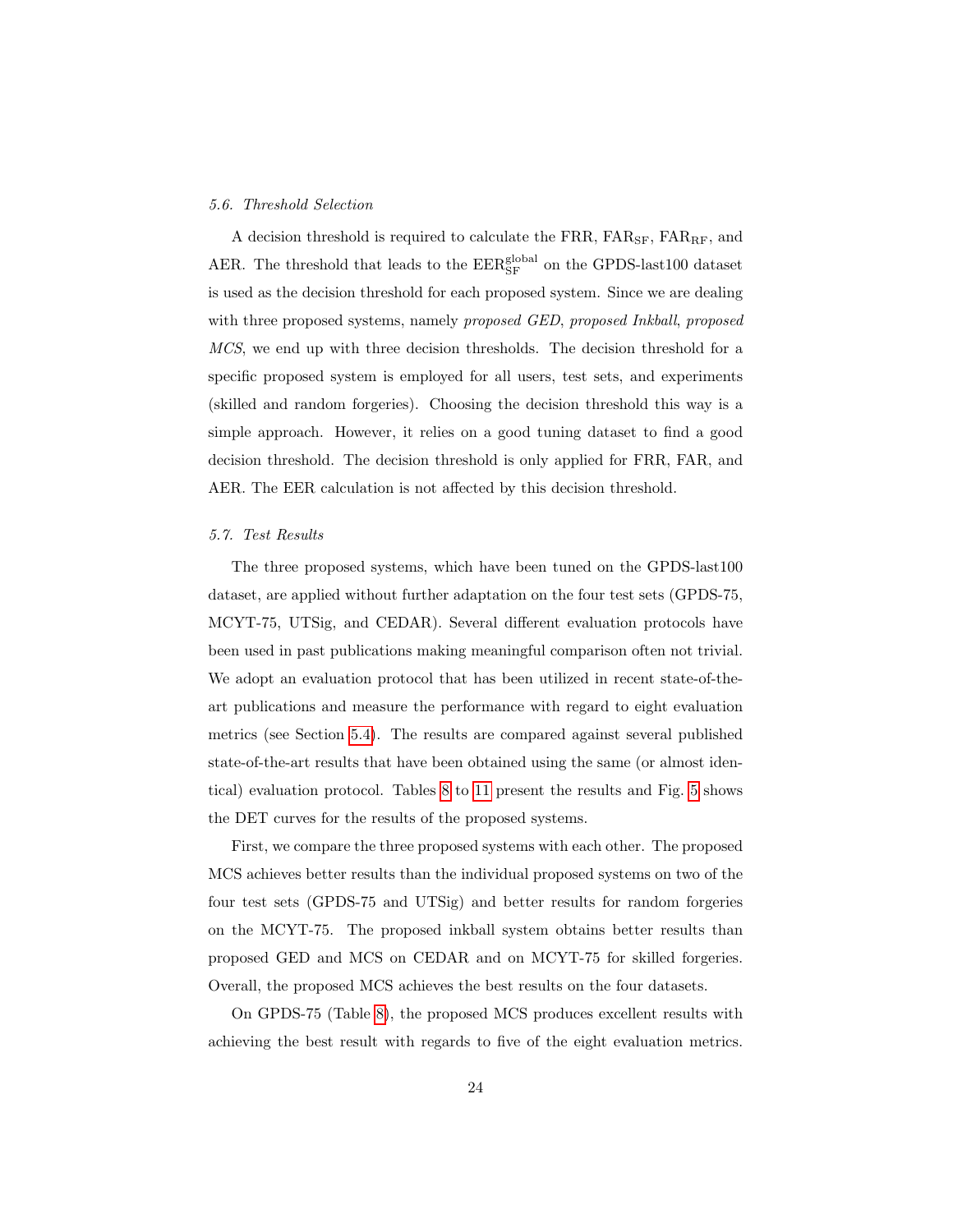Only, the results on random forgeries are a little weaker. The used training data is similar to this test set and thus, particularly useful. Overall, these results demonstrate the excellent performance that can be achieved when using specific training data.

On UTSig (Table [9\)](#page-26-1), the proposed MCS obtains the best results with regard to five of the eight evaluation metrics. This is particularly impressive since this test set consists of Persian signatures, while the proposed systems have been trained on synthetic Western signatures. These results highlight that the proposed system works even on unseen scripts.

On MCYT-75 (Table [10\)](#page-27-1), the proposed inkball system obtains top-3 results with regard to seven of the eight evaluation metrics (it achieves the best result according to three metrics). As mentioned before, the proposed MCS achieves slightly worse results than the proposed inkball system. Even though our results are very good, the best-reported results are significantly better in some of the metrics. This might be caused by the absence of dataset-specific training. However, overall the proposed method performs well on this specific signature dataset, especially considering that our method is trained on synthetic data only.

On CEDAR (Table [11\)](#page-27-0), the proposed inkball system achieves top-2 results with regard to six of the eight evaluation metrics. However, the number of publications that follow the same evaluation protocol on this test set is limited, which is reducing the number of published results we can use for comparison. Overall, the state of the art achieves better results than our proposed systems. Especially, the proposed GED system obtains poor results affecting also the performance of our proposed MCS. It is possible that this is due to the lower resolution of the signature images in this test set (see Table [1\)](#page-18-0). Nonetheless, the performance of the proposed inkball system in the user-specific metrics ( $\rm EER_{RF}^{\rm user}$ and  $\rm EER_{SF}^{user})$  indicates that our structural approach has potential on this test set.

To sum up, the results show that structural approaches have a high potential for signature verification, especially when dealing with skilled forgeries.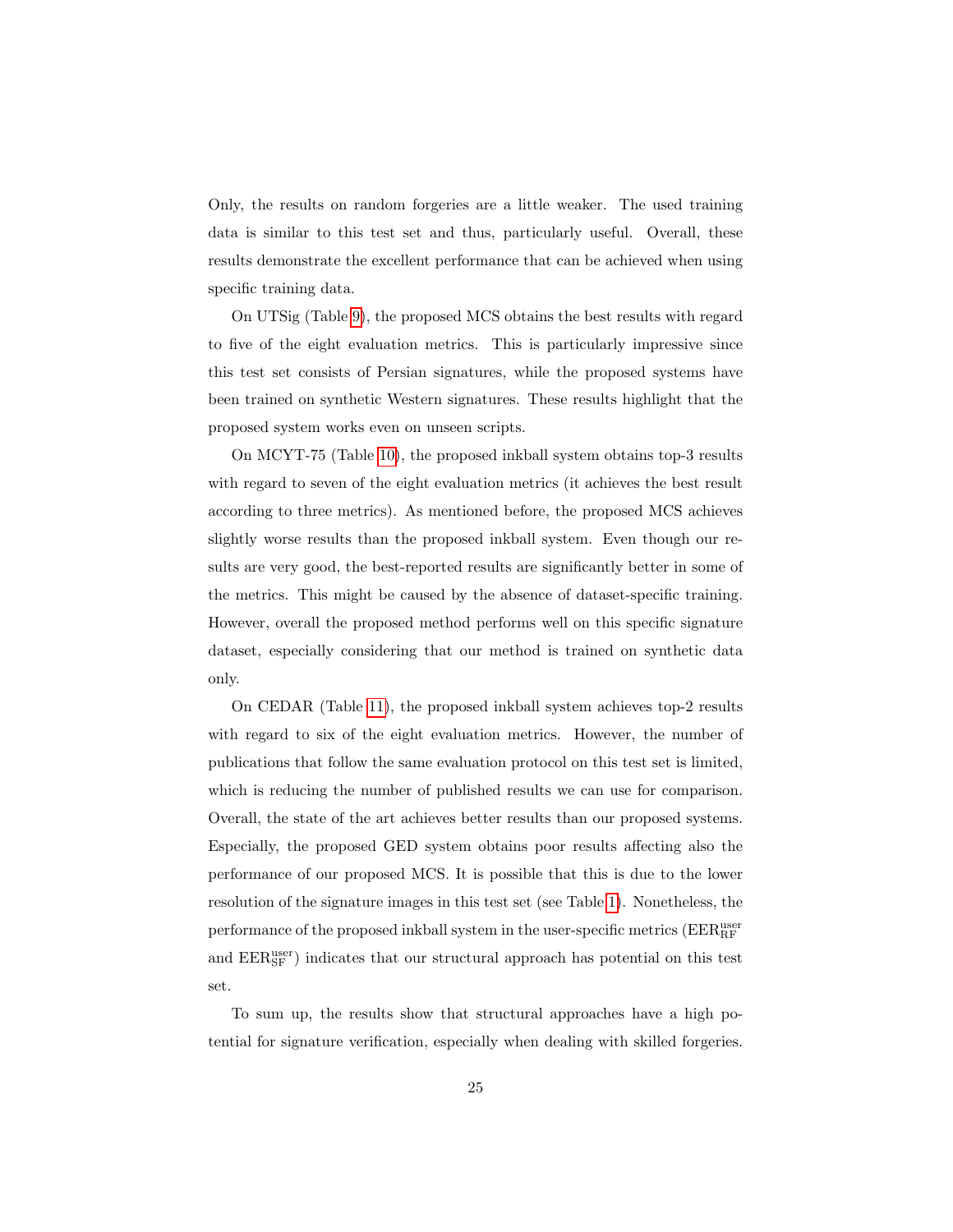<span id="page-26-0"></span>Table 8: GPDS-75 dataset: Comparison with other published methods. The best result is highlighted in bold font and the top three results are marked with numbers.

| System                       | $# \text{Refs}$ | <b>FRR</b> | $FAR_{BF}$               | $EER_{BF}^{user}$        | $\rm{EER}_{\rm RF}^{\rm global}$ | $FAR_{SF}$               | $AER_{SF}$ | $EER_{SF}^{user}$ | $EER_{\tiny{\rm SF}}^{\rm global}$ |
|------------------------------|-----------------|------------|--------------------------|--------------------------|----------------------------------|--------------------------|------------|-------------------|------------------------------------|
| GPDS website, 2016 [38]      | 10              | ٠          |                          |                          | 0.76(2)                          | $\overline{\phantom{a}}$ |            | ٠                 | 16.01                              |
| Soleimani et al., 2016 [16]  | 10              | $6.51*(3)$ | $0.11*(1)$               | $\overline{\phantom{a}}$ | 1.08(3)                          | $18.23*$                 | $12.37*$   | ٠                 | 12.83                              |
| Maergner et al., $2018$ [29] | 10              | ۰          |                          | ٠                        | 0.56(1)                          | $\overline{\phantom{a}}$ |            | ۰                 | 7.24(3)                            |
| Maergner et al., $2018$ [26] | 10              | ۰          | ۰                        | $\overline{\phantom{a}}$ | 2.05                             | ۰                        | ۰          | ٠                 | 6.84(2)                            |
| Narwade et al., 2018 [43]    | 12              | $3.51*(1)$ | $\overline{\phantom{a}}$ |                          | ٠                                | $13.91*$                 | $8.71*(2)$ | $\sim$            |                                    |
|                              |                 |            |                          |                          |                                  |                          |            |                   |                                    |
| Proposed GED                 | 10              | 8.00       | 1.21(3)                  | 1.53(3)                  | 3.89                             | 10.76(3)                 | 9.38       | 6.67(2)           | 9.33                               |
| <b>Proposed Inkball</b>      | 10              | 8.76       | 1.42                     | 1.42(2)                  | 3.42                             | 9.11(2)                  | 8.94(3)    | 6.71(3)           | 9.02                               |
| Proposed MCS                 | 10              | 6.38(2)    | 0.25(2)                  | 0.59(1)                  | 2.27                             | 6.76(1)                  | 6.57(1)    | 4.67(1)           | 6.62 $(1)$                         |

\*: The starred numbers have been calculated for 2500 users (Soleimani et al. [\[16\]\)](#page-31-5) and 90 users (Narwade et al. [\[43\]\)](#page-34-5).

<span id="page-26-1"></span>However, results for 75 users should be similar since this dataset is quite stable for different user counts (see results on GPDS website [\[38\]](#page-34-0)).

Table 9: UTSig dataset: Comparison with other published methods. The best result is highlighted in bold font and the top three results are marked with numbers.

| System                      | $\#\text{Refs}$ | <b>FRR</b> | $FAR_{RF}$               | $EER_{RF}^{\text{user}}$ | $EER_{BF}^{global}$ | $FAR_{SF}$ | $AER_{SF}$  | $EER_{SF}^{user}$ | $EER_{\rm SF}^{\rm global}$ |
|-----------------------------|-----------------|------------|--------------------------|--------------------------|---------------------|------------|-------------|-------------------|-----------------------------|
| Soleimani et al., 2016 [39] | 12              | 39.27      | 0.08(3)                  | $\sim$                   | ٠                   | 21.29      | $30.28*$    | ٠                 | 29.71                       |
| Soleimani et al., 2016 [16] | 12              | 18.96      | 0.00(1)                  | $\sim$                   | ٠                   | 16.15(2)   | $17.56*$    | ٠                 | 17.45                       |
| Soleimani et al., 2016 [44] | 12              | 16.34      | 0.01(2)                  | $\sim$                   | ٠                   | 15.69(1)   | $16.02*(2)$ | ٠                 | 16.00(2)                    |
| Narwade et al., 2018 [43]   | 9               | 7.41(1)    | $\overline{\phantom{a}}$ |                          |                     | 24.95      | 16.18(3)    | ٠                 |                             |
|                             |                 |            |                          |                          |                     |            |             |                   |                             |
| Proposed GED                | 12              | 17.80      | 0.85                     | 2.14(2)                  | 4.00(2)             | 16.75(3)   | 17.28       | 14.11(2)          | 17.33(3)                    |
| Proposed Inkball            | 12              | 14.14(3)   | 2.11                     | 2.38(3)                  | 5.02(3)             | 22.26      | 18.20       | 14.61(3)          | 18.03                       |
| Proposed MCS                | 12              | 8.75(2)    | 0.98                     | 1.11(1)                  | 2.97(1)             | 22.98      | 15.86(1)    | 11.75(1)          | 15.01(1)                    |

The proposed inkball system shows a more consistent performance across all four datasets when compared to the proposed GED system. However, the long runtime of the inkball approach might be an issue for a real-world application. The performance of the proposed systems when encountering random forgeries is not as strong as the state of the art. As proposed by [\[29\]](#page-33-1), a combination with a neural network should further improve the performance of the structural approach on random forgeries. The results also show that the difference between the user-specific and the global EER is quite large. This indicates that the proposed approaches could benefit from improved user adaptation in the future. Overall, the results are quite remarkable, especially when considering that the proposed systems are applied on four different test sets without any further adaptation while being trained on synthetic signatures only.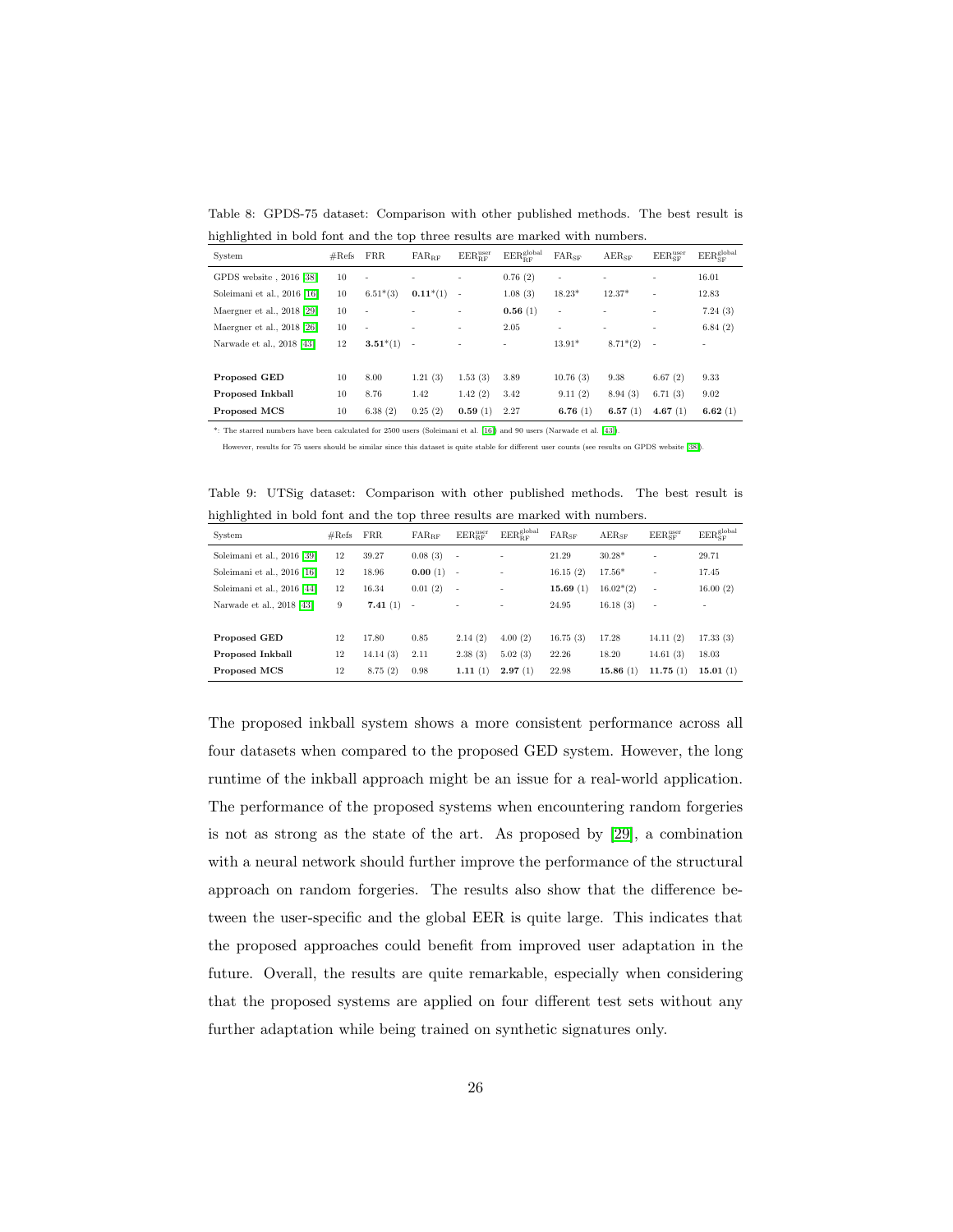| System                             | #Refs | <b>FRR</b> | $\text{FAR}_{\text{RF}}$ | $EER_{RF}^{user}$ | $\rm{EER}_\mathit{RF}^\mathit{global}$ | $FAR_{SF}$ | $AER_{SF}$ | $EER_{SF}^{user}$        | $\rm{EER}_{\rm{SF}}^{\rm{global}}$ |
|------------------------------------|-------|------------|--------------------------|-------------------|----------------------------------------|------------|------------|--------------------------|------------------------------------|
| Fierrez-Aguilar et al., 2004 [41]  | 10    |            | ٠                        | $1.14*$           | ٠                                      |            | ٠          | $9.28*$                  | ٠                                  |
| Alonso-Fernandez et al., 2007 [45] | 10    | ٠          | ٠                        | 7.26              | $\overline{\phantom{a}}$               | ٠          | ٠          | 22.13                    | ٠                                  |
| Gilperez et al., 2008 [9]          | 10    | ٠          | $\overline{\phantom{a}}$ | 1.18              | ٠                                      | ٠          | ٠          | 6.44                     | ٠                                  |
| Vargas et al., 2011 [5]            | 10    | 12.61      | 1.53                     | -                 | 2.20                                   | 7.53(1)    | $10.07*$   | ٠                        | 8.80                               |
| Ooi et al., 2016 [46]              | 10    | ٠          | ٠                        | ۰                 | ٠                                      | ٠          | ۰          | ٠                        | 9.87                               |
| Soleimani et al., 2016 [16]        | 10    | 6.13(2)    | 0.00(1)                  | ٠                 | 0.37(2)                                | 12.71(2)   | $9.42*(2)$ | $\overline{\phantom{a}}$ | 9.86                               |
| Hafemann et al., 2018 [47]         | 10    | ٠          | ٠                        | 0.03(1)           | 0.19(1)                                | ٠          | ۰          | $\overline{\phantom{a}}$ | 3.64(1)                            |
| Maergner et al., 2018 [29]         | 10    | ٠          | $\overline{\phantom{a}}$ | 0.25(2)           | 0.79(3)                                | ٠          | -          | 10.13                    | 11.11                              |
| Maergner et al., 2018 [26]         | 10    | ٠          | $\overline{\phantom{a}}$ | 0.52              | 1.24                                   | ٠          | ۰          | 5.78(3)                  | 8.71                               |
| Narwade et al., 2018 [43]          | 10    | ٠          | ٠                        |                   |                                        |            |            | ٠                        | 9.26                               |
|                                    |       |            |                          |                   |                                        |            |            |                          |                                    |
| Proposed GED                       | 10    | 7.20       | 1.78                     | 1.39              | 3.87                                   | 22.84      | 15.02      | 8.36                     | 12.71                              |
| Proposed Inkball                   | 10    | 5.60(1)    | 0.92(3)                  | 0.29(3)           | 2.70                                   | 12.89(3)   | 9.24(1)    | 3.02(1)                  | 7.73(2)                            |
| Proposed MCS                       | 10    | 6.40(3)    | 0.43(2)                  | 0.29(3)           | 1.91                                   | 13.69      | 10.04(3)   | 3.47(2)                  | 8.00(3)                            |

<span id="page-27-1"></span>Table 10: MCYT-75 dataset: Comparison with other published methods. The best result is highlighted in bold font and the top three results are marked with numbers.

<span id="page-27-0"></span>Table 11: CEDAR dataset: Comparison with other published methods. The best result is highlighted in bold font and the top three results are marked with numbers.  $\overline{a}$ 

| System                         | #Refs | <b>FRR</b>               | $FAR_{BF}$ | $EER_{DE}^{user}$ | $EER_{DE}^{global}$ | $FAR_{SF}$ | $AER_{SF}$ | $EER_{\text{CF}}^{\text{user}}$ | $\rm{EER}_{\rm SF}^{\rm global}$ |
|--------------------------------|-------|--------------------------|------------|-------------------|---------------------|------------|------------|---------------------------------|----------------------------------|
| Chen et al., 2006 [48]         | 16    | 7.70(1)                  | $\sim$     | ٠                 | ٠                   | 8.20       | $7.95*(1)$ | ٠                               | ٠                                |
| Bharathi and Shekar, 2013 [49] | 12    | 9.36(2)                  | $\sim$     | ٠                 | ٠                   | 7.84(2)    | $8.60*(2)$ | ٠                               | ۰                                |
| Hafemann et al., $2018$ [47]   | 10    | $\overline{\phantom{a}}$ | ٠          | 0.37(2)           | 1.14(1)             | ٠          |            | ٠                               | 3.60(1)                          |
|                                |       |                          |            |                   |                     |            |            |                                 |                                  |
| Proposed GED                   | 10    | 18.70                    | 0.51(3)    | 2.09              | 5.93                | 16.36      | 17.53      | 12.20(3)                        | 17.50                            |
| Proposed Inkball               | 10    | 16.88                    | 0.00(1)    | 0.24(1)           | 2.05(2)             | 3.94(1)    | 10.41      | 4.17(1)                         | 7.80(2)                          |
| Proposed MCS                   | 10    | 10.39(3)                 | 0.03(2)    | 0.61(3)           | 2.96(3)             | 8.18(3)    | 9.29(3)    | 5.76(2)                         | 9.55(3)                          |
|                                |       |                          |            |                   |                     |            |            |                                 |                                  |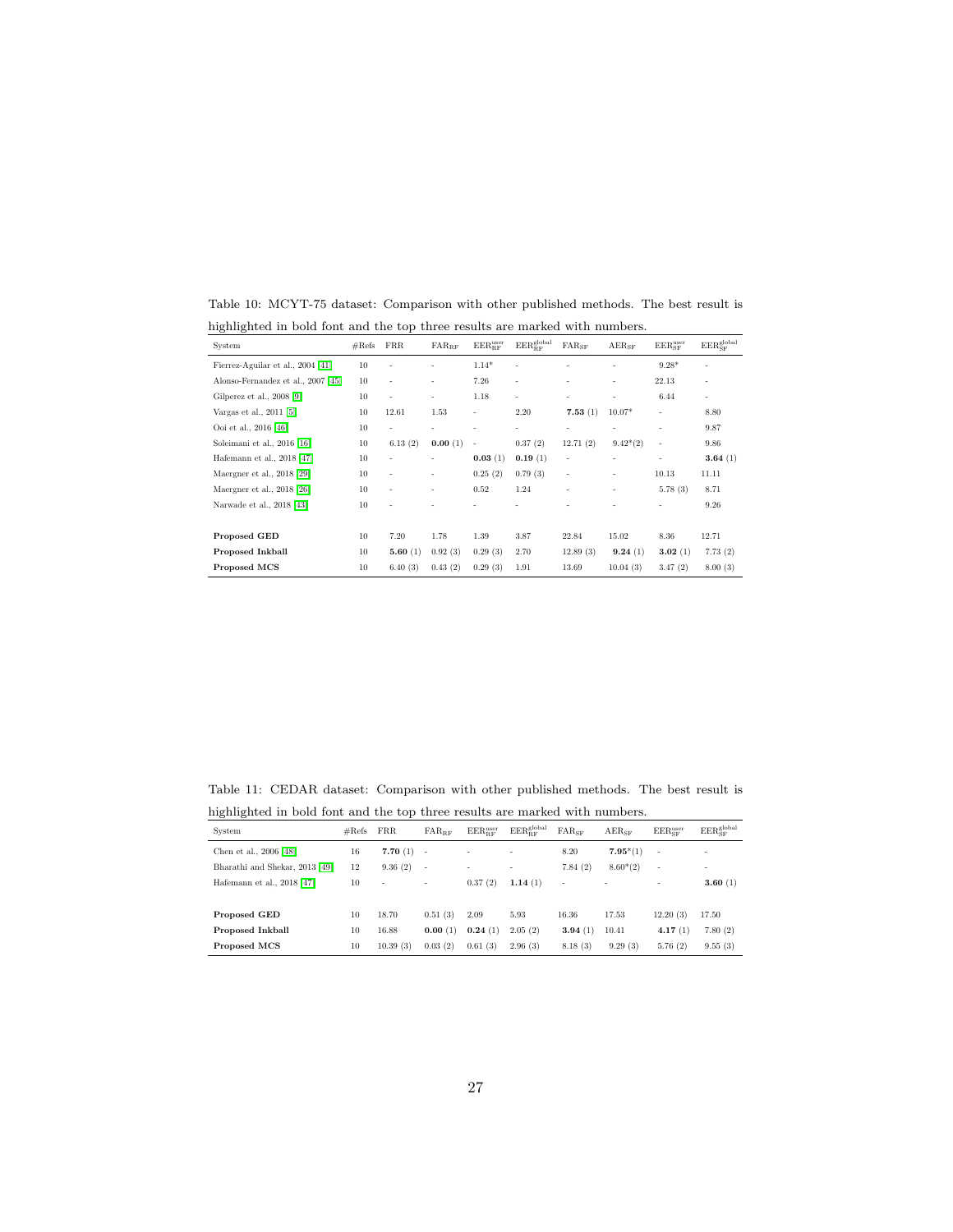

<span id="page-28-1"></span>Figure 5: DET curves.

# <span id="page-28-0"></span>6. Conclusions and Outlook

In this paper, two structural methods for signature verification are investigated. It is shown that the graph edit distance based approach can be speeded up significantly while maintaining verification accuracy by using the Hausdorff edit distance as the approximation of the graph edit distance. A novel augmented inkball matching that considers angular information is introduced, which leads to significant improvements in verification accuracy. While the runtime of the inkball matching is certainly an issue that needs to be addressed for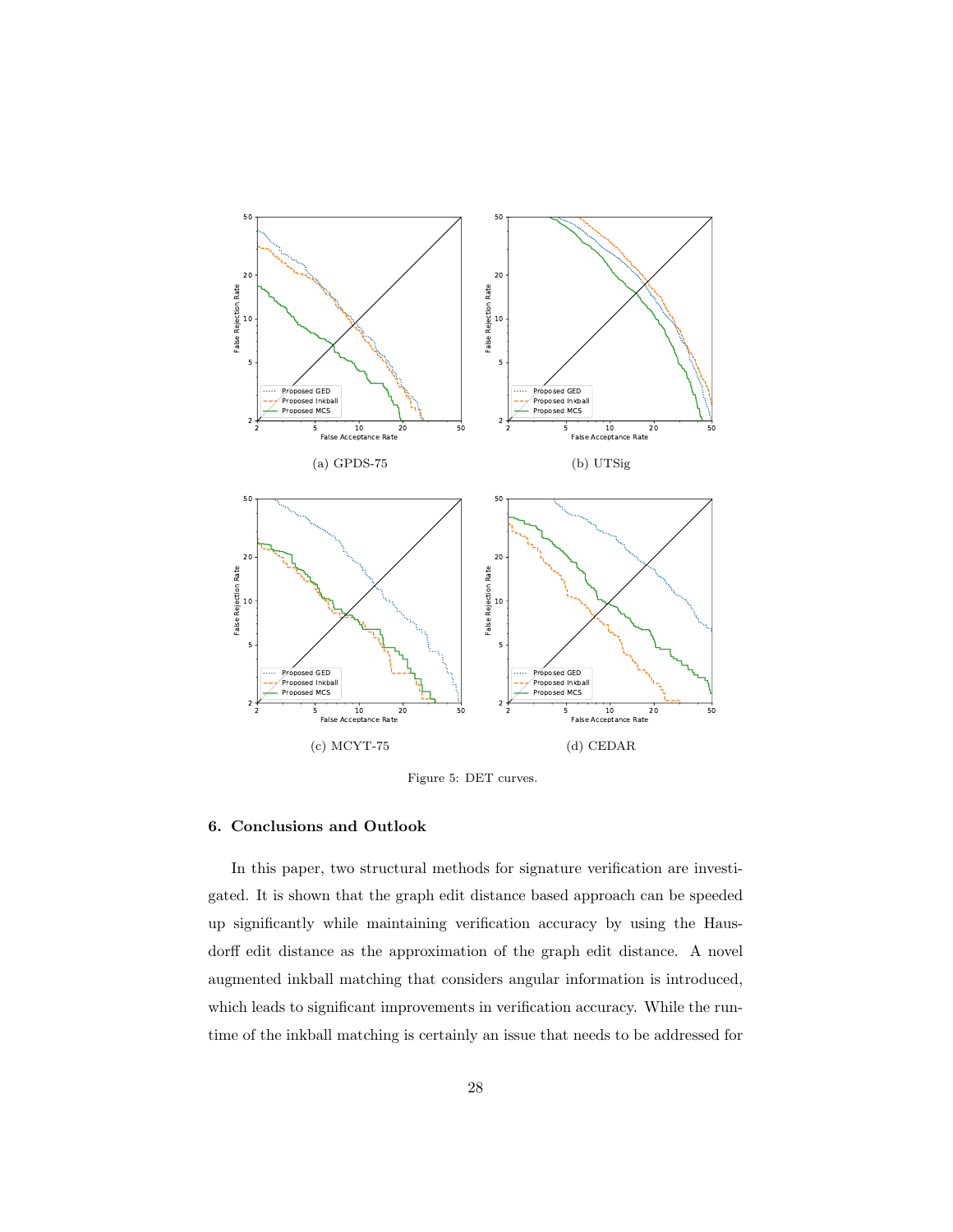a real-world application, the verification results are impressive. Additionally, our experiments show that the verification accuracy can be improved even further by combining the two structural methods. Overall, the proposed structural approach achieves excellent performance on four publicly available signature verification datasets. On two datasets, the proposed combined approach achieves the lowest EER on skilled forgeries compared to previously published results that have applied the same evaluation protocol.

Several future lines of research can be pursued to improve the proposed signature verification system. First, the user-adaptation might be improved by modeling the signature stability of each user more closely using our structural models based on the reference signatures. It is challenging to model the signature stability based on only a small number of reference signatures, but we believe that powerful structural representations offer a promising way to achieve this goal. Finally, the proposed structural approaches would probably benefit from the complementary perspective of a statistical approach like convolutional neural networks, making the biometric authentication more robust.

#### Acknowledgement

This work has been supported by the Swiss National Science Foundation project 200021 162852.

#### References

- <span id="page-29-0"></span>[1] L. G. Hafemann, R. Sabourin, L. S. Oliveira, Offline handwritten signature verification - literature review, in: Proc of Int. Conf. on Image Processing Theory, Tools and Applications (IPTA), 2017, pp. 1–8.
- <span id="page-29-1"></span>[2] M. Diaz, M. A. Ferrer, D. Impedovo, M. I. Malik, G. Pirlo, R. Plamondon, [A perspective analysis of handwritten signature technology,](http://doi.acm.org/10.1145/3274658) ACM Comput. Surv. 51 (6) (2019) 117:1–117:39. [doi:10.1145/3274658](https://doi.org/10.1145/3274658). URL <http://doi.acm.org/10.1145/3274658>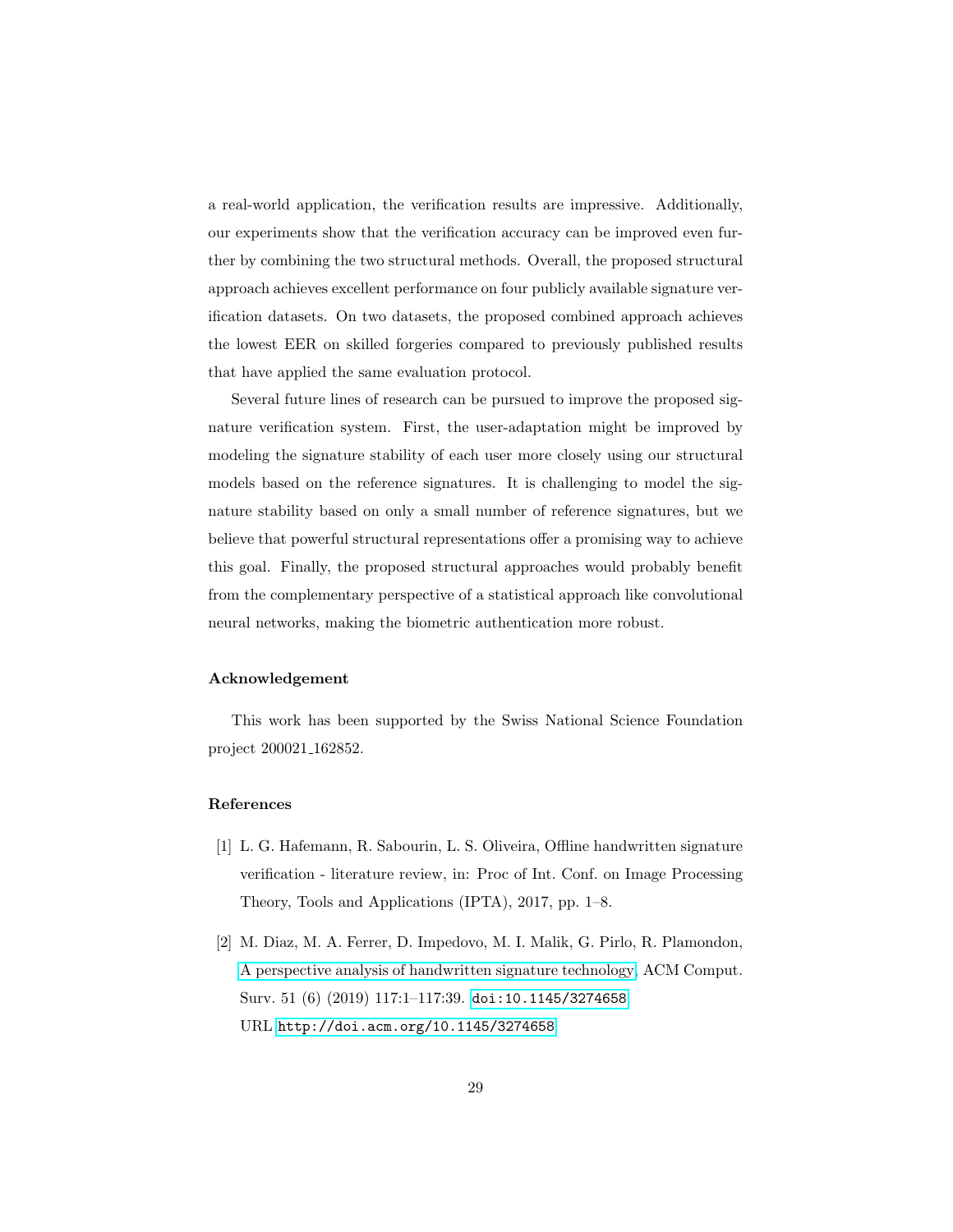- <span id="page-30-0"></span>[3] M. B. Yilmaz, B. Yanikoglu, C. Tirkaz, A. Kholmatov, Offline signature verification using classifier combination of HOG and LBP features, in: Proc. Int. Joint Conference on Biometrics, 2011, pp. 1–7.
- <span id="page-30-1"></span>[4] V. Nguyen, M. Blumenstein, An Application of the 2D Gaussian Filter for Enhancing Feature Extraction in Off-line Signature Verification, in: 2011 International Conference on Document Analysis and Recognition, IEEE, 2011, pp. 339–343.
- <span id="page-30-2"></span>[5] J. F. Vargas, M. A. Ferrer, C. M. Travieso, J. B. Alonso, Off-line signature verification based on grey level information using texture features, Pattern Recognition 44 (2) (2011) 375–385.
- <span id="page-30-3"></span>[6] V. Nguyen, M. Blumenstein, V. Muthukkumarasamy, G. Leedham, Offline Signature Verification Using Enhanced Modified Direction Features in Conjunction with Neural Classifiers and Support Vector Machines, in: Ninth International Conference on Document Analysis and Recognition (ICDAR 2007) Vol 2, Vol. 2, IEEE, 2007, pp. 734–738.
- <span id="page-30-4"></span>[7] S. Armand, M. Blumenstein, V. Muthukkumarasamy, Off-line Signature Verification based on the Modified Direction Feature, in: 18th International Conference on Pattern Recognition (ICPR'06), IEEE, 2006, pp. 509–512.
- <span id="page-30-5"></span>[8] A. Hassa¨ıne, S. Al-Maadeed, J. M. Alja'am, A. Jaoua, A. Bouridane, The ICDAR2011 Arabic Writer Identification Contest, in: 2011 International Conference on Document Analysis and Recognition, no. October, IEEE, 2011, pp. 1470–1474.
- <span id="page-30-6"></span>[9] A. Gilperez, F. Alonso-Fernandez, S. Pecharroman, J. Fierrez, J. Ortega-Garcia, Off-line signature verification using contour features, in: Proc. 11th Int. Conf. on Front. in Handwriting Rec., 2008, pp. 1–6.
- <span id="page-30-7"></span>[10] D. Impedovo, G. Pirlo, Automatic signature verification: The state of the art, IEEE Trans. on Systems, Man and Cybernetics Part C: Applications and Reviews 38 (5) (2008) 609–635.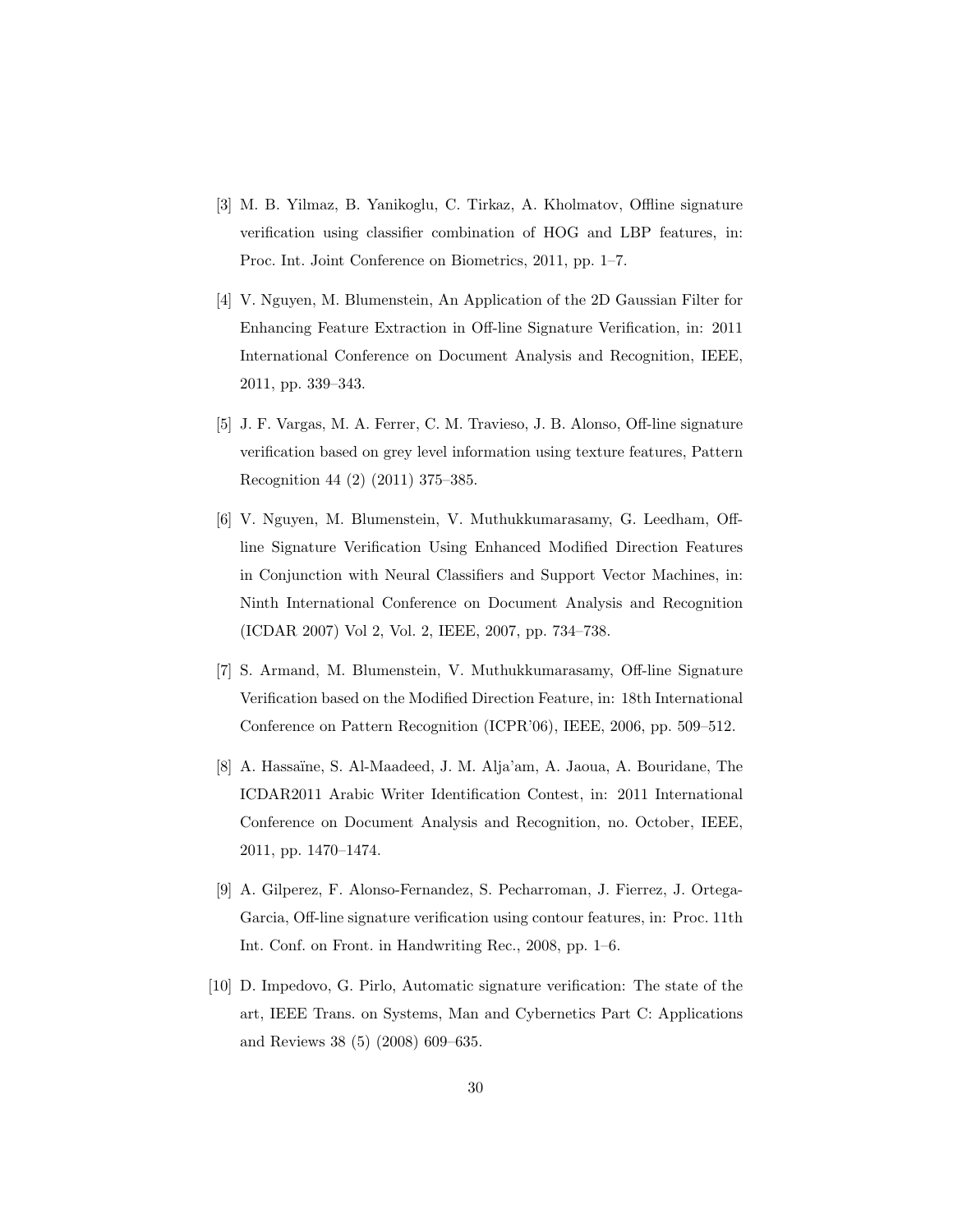- <span id="page-31-0"></span>[11] R. Plamondon, G. Lorette, Automatic signature verification and writer identification - the state of the art, Pattern Recognition 22 (2) (1989) 107– 131.
- <span id="page-31-1"></span>[12] L. G. Hafemann, R. Sabourin, L. S. Oliveira, Learning features for offline handwritten signature verification using deep convolutional neural networks, Pattern Recognition 70 (2017) 163–176.
- <span id="page-31-2"></span>[13] E. J. Justino, F. Bortolozzi, R. Sabourin, A comparison of SVM and HMM classifiers in the off-line signature verification, Pattern Recognition Letters 26 (9) (2005) 1377–1385.
- <span id="page-31-3"></span>[14] M. Ferrer, J. Alonso, C. Travieso, Offline geometric parameters for automatic signature verification using fixed-point arithmetic, IEEE Trans. on Pattern Analysis and Machine Intelligence 27 (6) (2005) 993–997.
- <span id="page-31-4"></span>[15] A. Piyush Shanker, A. Rajagopalan, Off-line signature verification using DTW, Pattern Recognition Letters 28 (12) (2007) 1407–1414.
- <span id="page-31-5"></span>[16] A. Soleimani, B. N. Araabi, K. Fouladi, Deep multitask metric learning for offline signature verification, Pattern Recognition Letters 80 (2016) 84–90.
- <span id="page-31-6"></span>[17] R. Sabourin, R. Plamondon, L. Beaumier, Structural interpretation of handwritten signature images, Int. Journal of Pattern Recognition and Artificial Intelligence 8 (3) (1994) 709–748.
- <span id="page-31-7"></span>[18] A. Bansal, B. Gupta, G. Khandelwal, S. Chakraverty, Offline signature verification using critical region matching, Int. Journal of Signal Processing, Image Processing and Pattern 2 (1) (2009) 57–70.
- <span id="page-31-8"></span>[19] T. Fotak, M. Baca, P. Koruga, Handwritten signature identification using basic concepts of graph theory, WSEAS Transactions on Signal Processing 7 (4) (2011) 145–157.
- <span id="page-31-9"></span>[20] P. Maergner, K. Riesen, R. Ingold, A. Fischer, A structural approach to offline signature verification using graph edit distance, in: Proc. of Interna-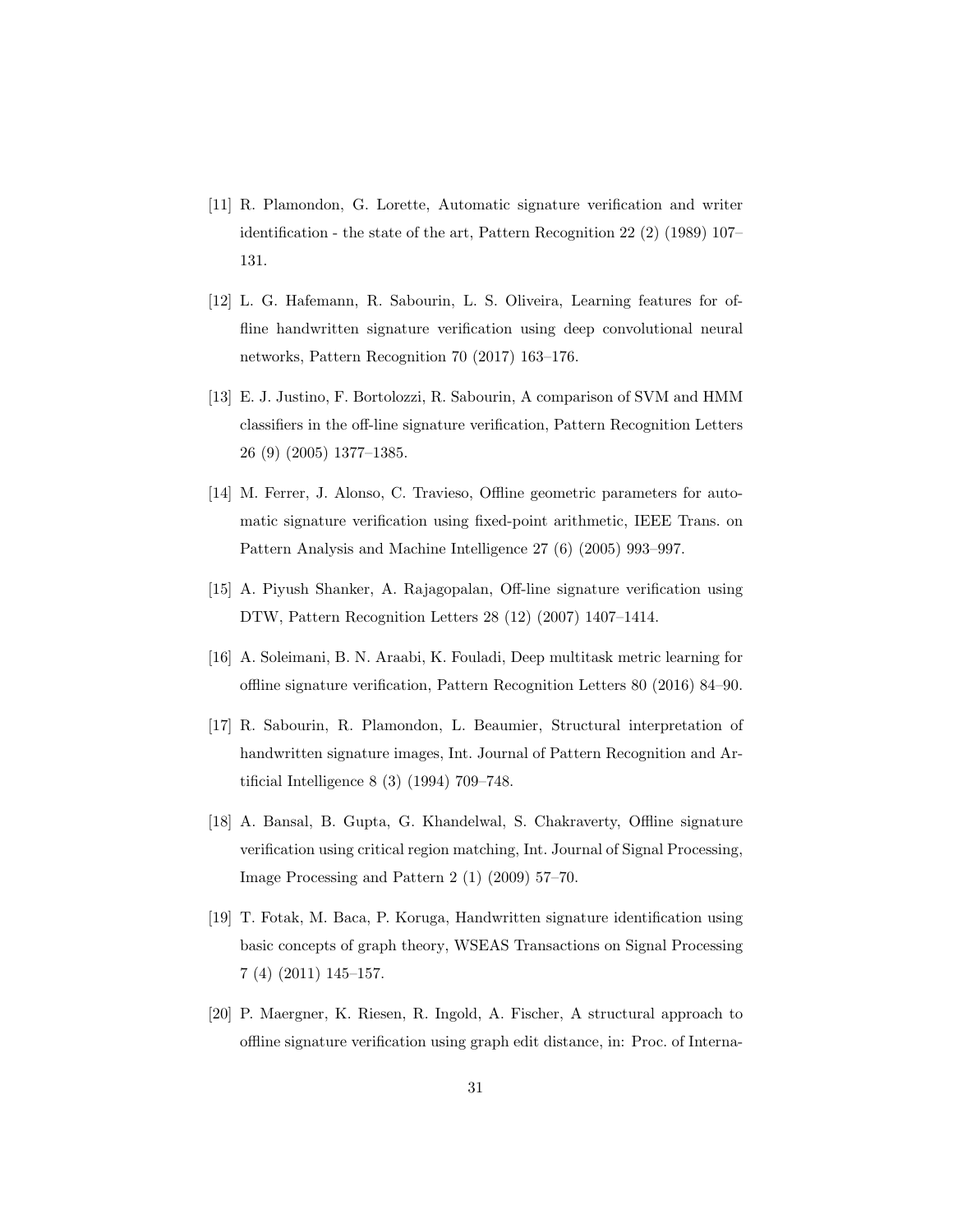tional Conference on Document Analysis and Recognition (ICDAR), IEEE, 2017, pp. 1216–1222.

- <span id="page-32-0"></span>[21] A. Fischer, K. Riesen, H. Bunke, Graph similarity features for HMM-based handwriting recognition in historical documents, in: Proc. 12th Int. Conf. on Frontiers in Handwriting Recognition, 2010, pp. 253–258.
- <span id="page-32-1"></span>[22] M. Stauffer, A. Fischer, K. Riesen, Graph-based keyword spotting in historical handwritten documents, in: Proc. Int. Workshop on Structural, Syntactic, and Statistical Pattern Recognition, 2016, pp. 564–573.
- <span id="page-32-2"></span>[23] K. Riesen, H. Bunke, Approximate graph edit distance computation by means of bipartite graph matching, Image and Vision Computing 27 (7) (2009) 950–959.
- <span id="page-32-3"></span>[24] N. Howe, Part-structured inkball models for one-shot handwritten word spotting, in: Proc. of International Conference on Document Analysis and Recognition (ICDAR), 2013.
- <span id="page-32-4"></span>[25] N. Howe, A. Fischer, B. Wicht, Inkball models as features for handwriting recognition, in: Proc. of International Conference on Frontiers in Handwriting Recognition (ICFHR), 2016.
- <span id="page-32-5"></span>[26] P. Maergner, N. Howe, K. Riesen, R. Ingold, A. Fischer, Offline signature verification via structural methods: Graph edit distance and inkball models, in: Proc. of International Conference on Frontiers in Handwriting Recognition (ICFHR), 2018, pp. 163–168.
- <span id="page-32-6"></span>[27] A. Fischer, C. Y. Suen, V. Frinken, K. Riesen, H. Bunke, Approximation of graph edit distance based on Hausdorff matching, Pattern Recognition 48 (2) (2015) 331–343.
- <span id="page-32-7"></span>[28] P. Maergner, K. Riesen, R. Ingold, A. Fischer, Offline signature verification based on bipartite approximation of graph edit distance, in: Proc. of International Graphonomics Society Conference (IGS), 2017, pp. 162–165.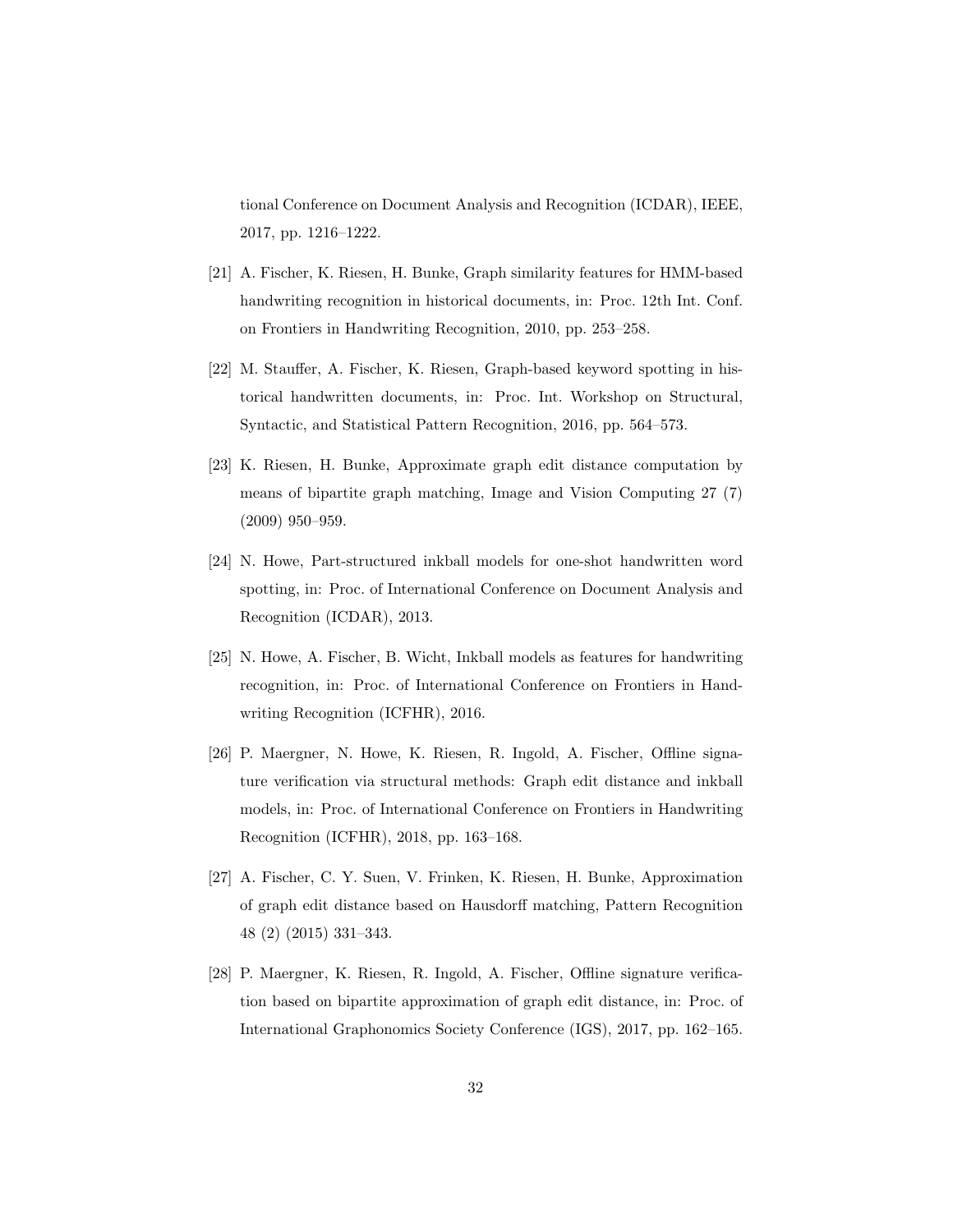- <span id="page-33-1"></span>[29] P. Maergner, V. Pondenkandath, M. Alberti, M. Liwicki, K. Riesen, R. Ingold, A. Fischer, Offline signature verification by combining graph edit distance and triplet networks, in: Structural, Syntactic, and Statistical Pattern Recognition (S+SSPR), Springer International Publishing, 2018, pp. 470–480.
- <span id="page-33-2"></span>[30] T. Y. Zhang, C. Y. Suen, A fast parallel algorithm for thinning digital patterns, Communications of the ACM 27 (3) (1984) 236–239.
- <span id="page-33-0"></span>[31] M. A. Ferrer, M. Diaz-Cabrera, A. Morales, Static Signature Synthesis: A Neuromotor Inspired Approach for Biometrics, IEEE Transactions on Pattern Analysis and Machine Intelligence 37 (3) (2015) 667–680.
- <span id="page-33-3"></span>[32] H. Bunke, G. Allermann, Inexact graph matching for structural pattern recognition, Pattern Recognition Letters 1 (4) (1983) 245–253.
- <span id="page-33-4"></span>[33] K. Riesen, Structural Pattern Recognition with Graph Edit Distance, Advances in Computer Vision and Pattern Recognition, Springer International Publishing, 2015.
- <span id="page-33-5"></span>[34] P. Felzenszwalb, D. Huttenlocher, Pictorial structures for object recognition, International Journal of Computer Vision 61 (1).
- <span id="page-33-6"></span>[35] N. Howe, Inkball models for character localization and out-of-vocabulary word spotting, in: Proc. of International Conference on Document Analysis and Recognition (ICDAR), 2015.
- <span id="page-33-7"></span>[36] P. Felzenszwalb, R. Girshick, D. McAllester, D. Ramanan, Object detection with discriminatively trained part based models, IEEE Transactions on Pattern Analysis and Machine Intelligence 32 (9) (2010) 1627–1645.
- <span id="page-33-8"></span>[37] A. Fischer, M. Diaz, R. Plamondon, M. A. Ferrer, Robust score normalization for DTW-based on-line signature verification, in: Proc. of International Conference on Document Analysis and Recognition (ICDAR), IEEE, 2015, pp. 241–245.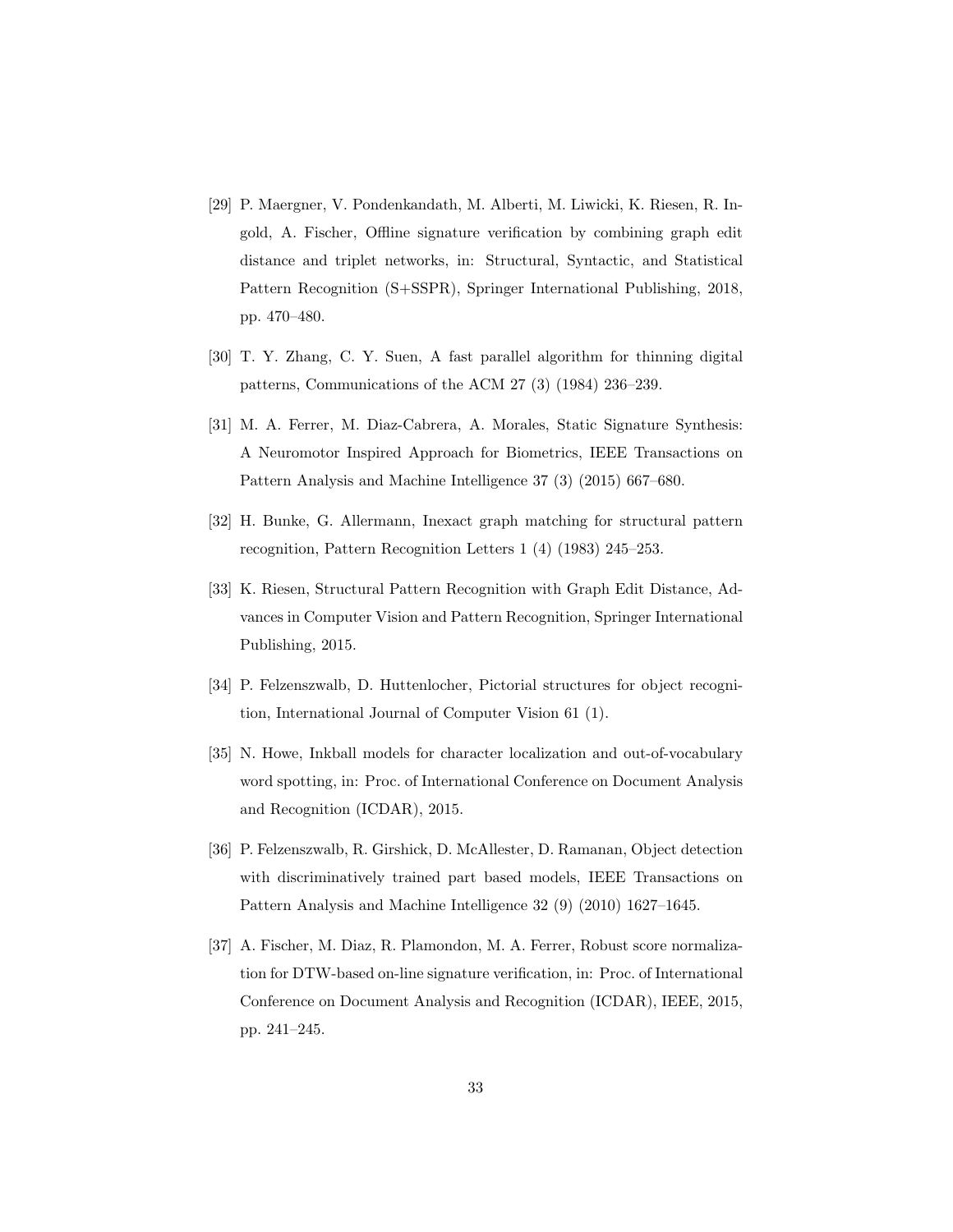- <span id="page-34-0"></span>[38] M. A. Ferrer, [GPDSsyntheticSignature database website,](http://www.gpds.ulpgc.es/downloadnew/download.htm) accessed on Jan 28, 2019 (2016). URL <http://www.gpds.ulpgc.es/downloadnew/download.htm>
- <span id="page-34-1"></span>[39] A. Soleimani, K. Fouladi, B. N. Araabi, Utsig: A persian offline signature dataset, IET Biometrics 6 (1) (2016) 1–8.
- <span id="page-34-2"></span>[40] J. Ortega-Garcia, J. Fierrez-Aguilar, D. Simon, J. Gonzalez, M. Faundez-Zanuy, V. Espinosa, A. Satue, I. Hernaez, J.-J. Igarza, C. Vivaracho, D. Escudero, Q.-I. Moro, MCYT baseline corpus: a bimodal biometric database, IEEE Proceedings-Vision, Image and Signal Processing 150 (6) (2003) 395– 401.
- <span id="page-34-3"></span>[41] J. Fierrez-Aguilar, N. Alonso-Hermira, G. Moreno-Marquez, J. Ortega-Garcia, An off-line signature verification system based on fusion of local and global information, in: Biometric Authentication, Springer, 2004, pp. 295–306.
- <span id="page-34-4"></span>[42] M. K. Kalera, S. Srihari, A. Xu, Offline signature verification and identification using distance statistics, International Journal of Pattern Recognition and Artificial Intelligence 18 (07) (2004) 1339–1360.
- <span id="page-34-5"></span>[43] P. N. Narwade, R. R. Sawant, S. V. Bonde, Offline handwritten signature verification using cylindrical shape context, 3D Research 9 (4) (2018) 48.
- <span id="page-34-6"></span>[44] A. Soleimani, K. Fouladi, B. N. Araabi, Persian offline signature verification based on curvature and gradient histograms, in: Int. Conf. on Computer and Knowledge Engineering (ICCKE), 2016, pp. 147–152.
- <span id="page-34-7"></span>[45] F. Alonso-Fernandez, M. Fairhurst, J. Fierrez, J. Ortega-Garcia, Automatic measures for predicting performance in off-line signature, in: Proc. 14th Int. Conf. on Image Processing, 2007, pp. 369–372.
- <span id="page-34-8"></span>[46] S. Y. Ooi, A. B. J. Teoh, Y. H. Pang, B. Y. Hiew, Image-based handwritten signature verification using hybrid methods of discrete Radon transform,